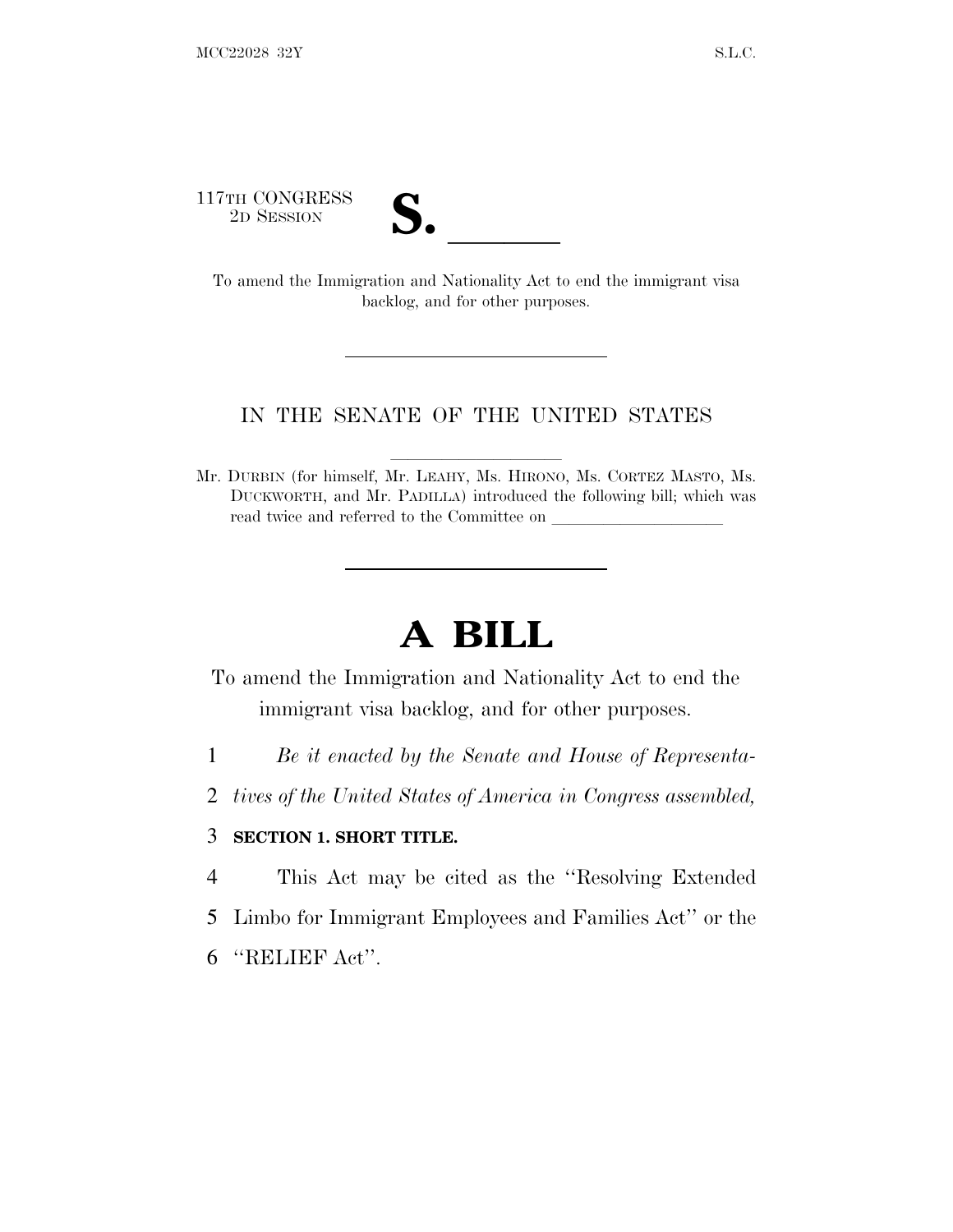| $\mathbf{1}$   | SEC. 2. NUMERICAL LIMITATION TO ANY SINGLE FOREIGN              |
|----------------|-----------------------------------------------------------------|
| $\overline{2}$ | STATE.                                                          |
| 3              | (a) IN GENERAL.—Section $202(a)(2)$ of the Immi-                |
| $\overline{4}$ | gration and Nationality Act $(8 \text{ U.S.C. } 1152(a)(2))$ is |
| 5              | amended—                                                        |
| 6              | $(1)$ in the paragraph heading, by striking "AND                |
| 7              | EMPLOYMENT-BASED";                                              |
| 8              | (2) by striking $(3)$ , (4), and (5)," and insert-              |
| 9              | ing "(3) and $(4)$ ,";                                          |
| 10             | $(3)$ by striking "subsections (a) and (b) of sec-              |
| 11             | tion 203" and inserting "section $203(a)$ ";                    |
| 12             | $(4)$ by striking "7" and inserting "15"; and                   |
| 13             | (5) by striking "such subsections" and inserting                |
| 14             | "such section".                                                 |
| 15             | (b) CONFORMING AMENDMENTS.—Section 202 of the                   |
| 16             | Immigration and Nationality Act (8 U.S.C. 1152) is              |
| 17             | amended—                                                        |
| 18             | $(1)$ in subsection $(a)(3)$ , by striking "both sub-           |
| 19             | sections (a) and (b) of section 203" and inserting              |
| 20             | "section $203(a)$ ";                                            |
| 21             | $(2)$ by striking subsection $(a)(5)$ ; and                     |
| 22             | $(3)$ by amending subsection (e) to read as fol-                |
| 23             | lows:                                                           |
| 24             | "(e) SPECIAL RULES FOR COUNTRIES AT CEILING.—                   |
| 25             | If it is determined that the total number of immigrant          |
| 26             | visas made available under section $203(a)$ to natives of       |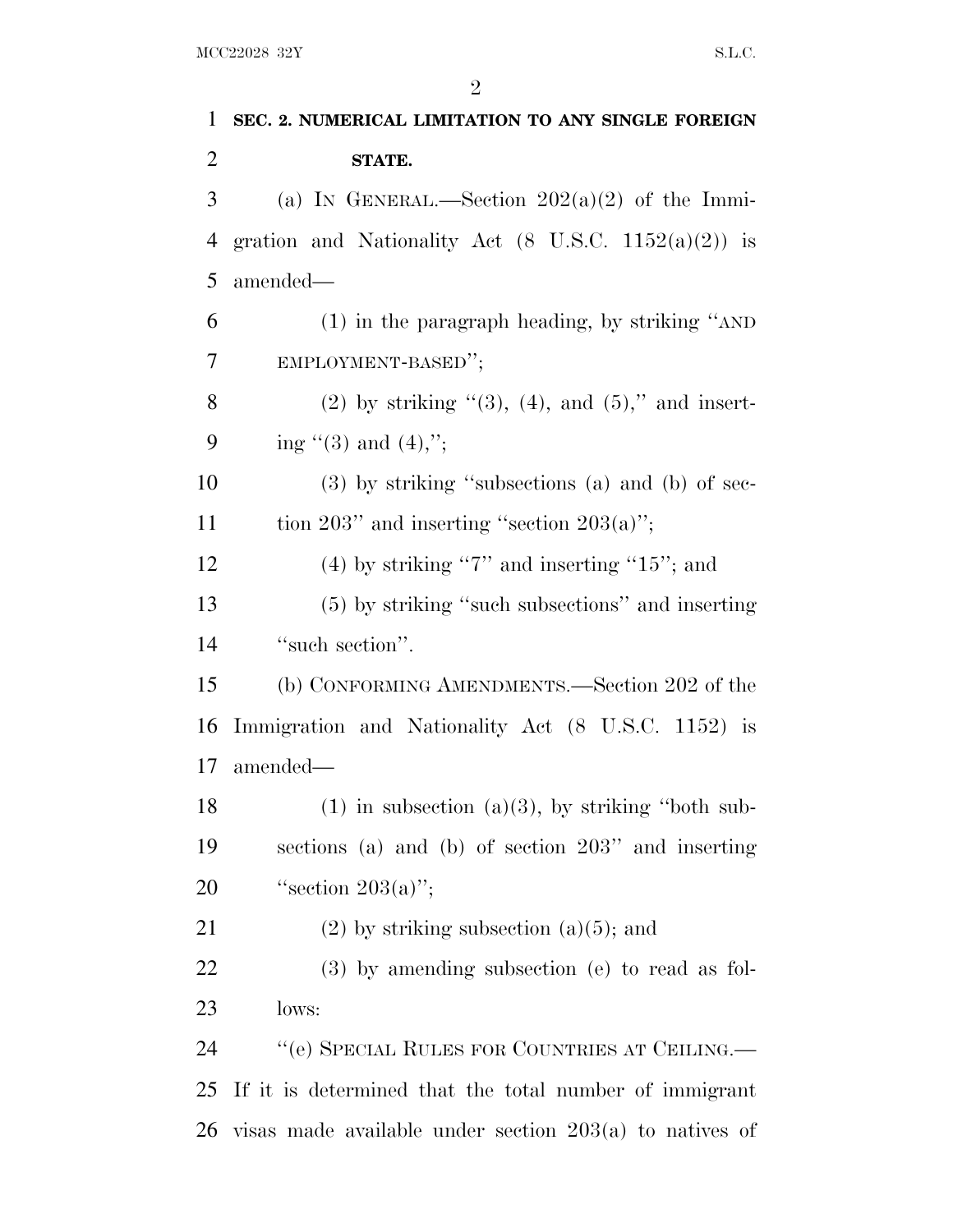MCC22028 32Y S.L.C.

 any single foreign state or dependent area will exceed the numerical limitation specified in subsection (a)(2) in any fiscal year, in determining the allotment of immigrant visa numbers to natives under section 203(a), visa numbers with respect to natives of that state or area shall be allo- cated (to the extent practicable and otherwise consistent with this section and section 203) in a manner so that, except as provided in subsection (a)(4), the proportion of the visa numbers made available under each of paragraphs 10 (1) through (4) of section  $203(a)$  is equal to the ratio of the total number of visas made available under the respec- tive paragraph to the total number of visas made available under section 203(a).''.

 (c) COUNTRY-SPECIFIC OFFSET.—Section 2 of the Chinese Student Protection Act of 1992 (8 U.S.C. 1255 note) is amended—

 (1) in subsection (a), in the matter preceding paragraph (1), by striking ''subsection (e))'' and in-19 serting "subsection (d))";

(2) by striking subsection (d); and

 (3) by redesignating subsection (e) as sub-section (d).

23 (d) EFFECTIVE DATE.—The amendments made by this section shall take effect as if enacted on September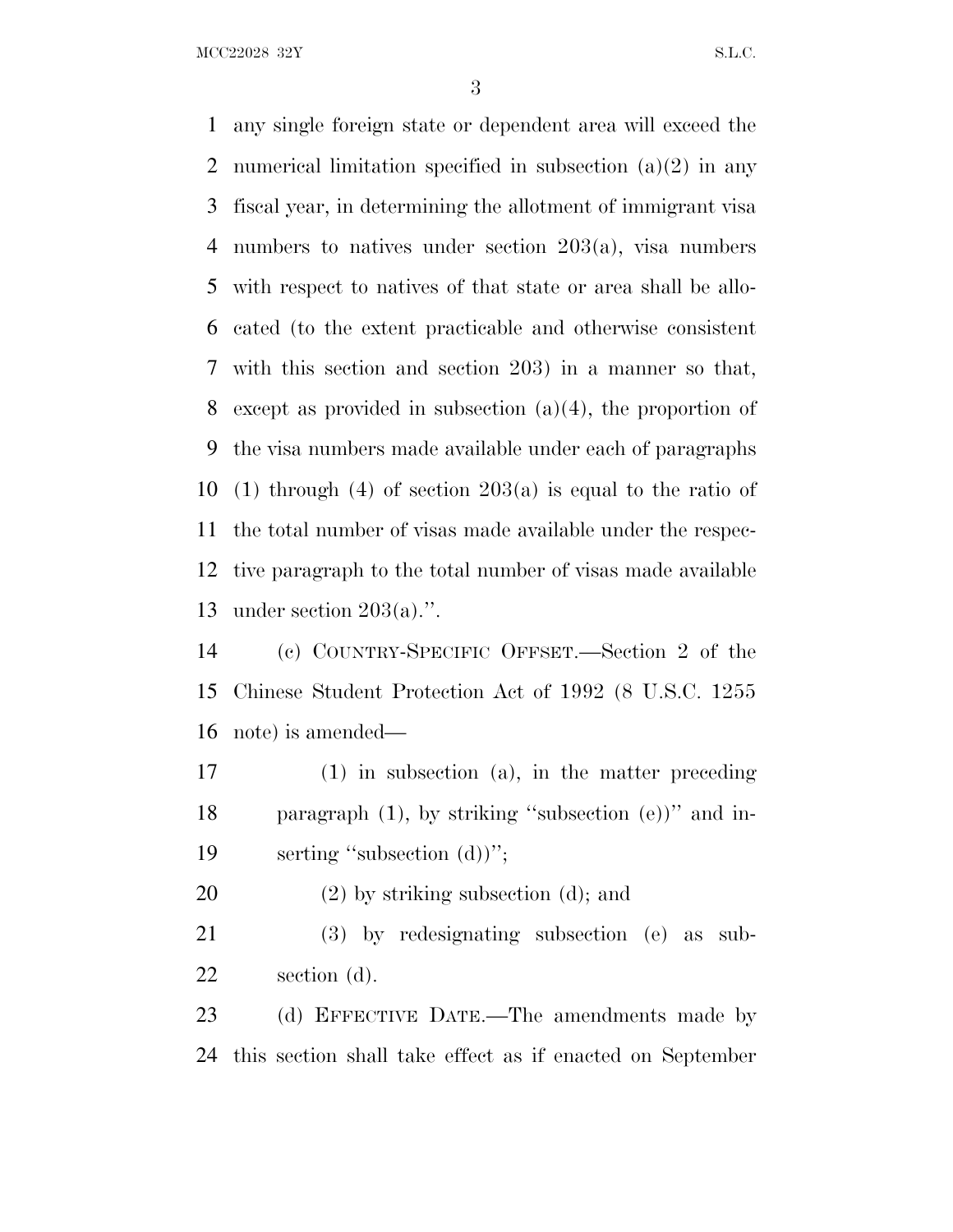30, 2021, and shall apply to fiscal years beginning with fiscal year 2022.

 (e) TRANSITION RULES FOR EMPLOYMENT-BASED IMMIGRANTS.—

 (1) IN GENERAL.—Subject to the succeeding paragraphs of this subsection and notwithstanding title II of the Immigration and Nationality Act (8 U.S.C. 1151 et seq.), the following rules shall apply: (A) For fiscal year 2022, 15 percent of the immigrant visas made available under each of 11 paragraphs  $(2)$ ,  $(3)$ , and  $(5)$  of section  $203(b)$  of such Act (8 U.S.C. 1153(b)) shall be allotted to immigrants who are natives of a foreign state or dependent area that is not one of the two states with the largest aggregate numbers of natives who are beneficiaries of approved pe-17 titions for immigrant status under such para-graphs.

 (B) For fiscal year 2023, 10 percent of the immigrant visas made available under each of such paragraphs shall be allotted to immigrants who are natives of a foreign state or dependent area that is not one of the two states with the largest aggregate numbers of natives who are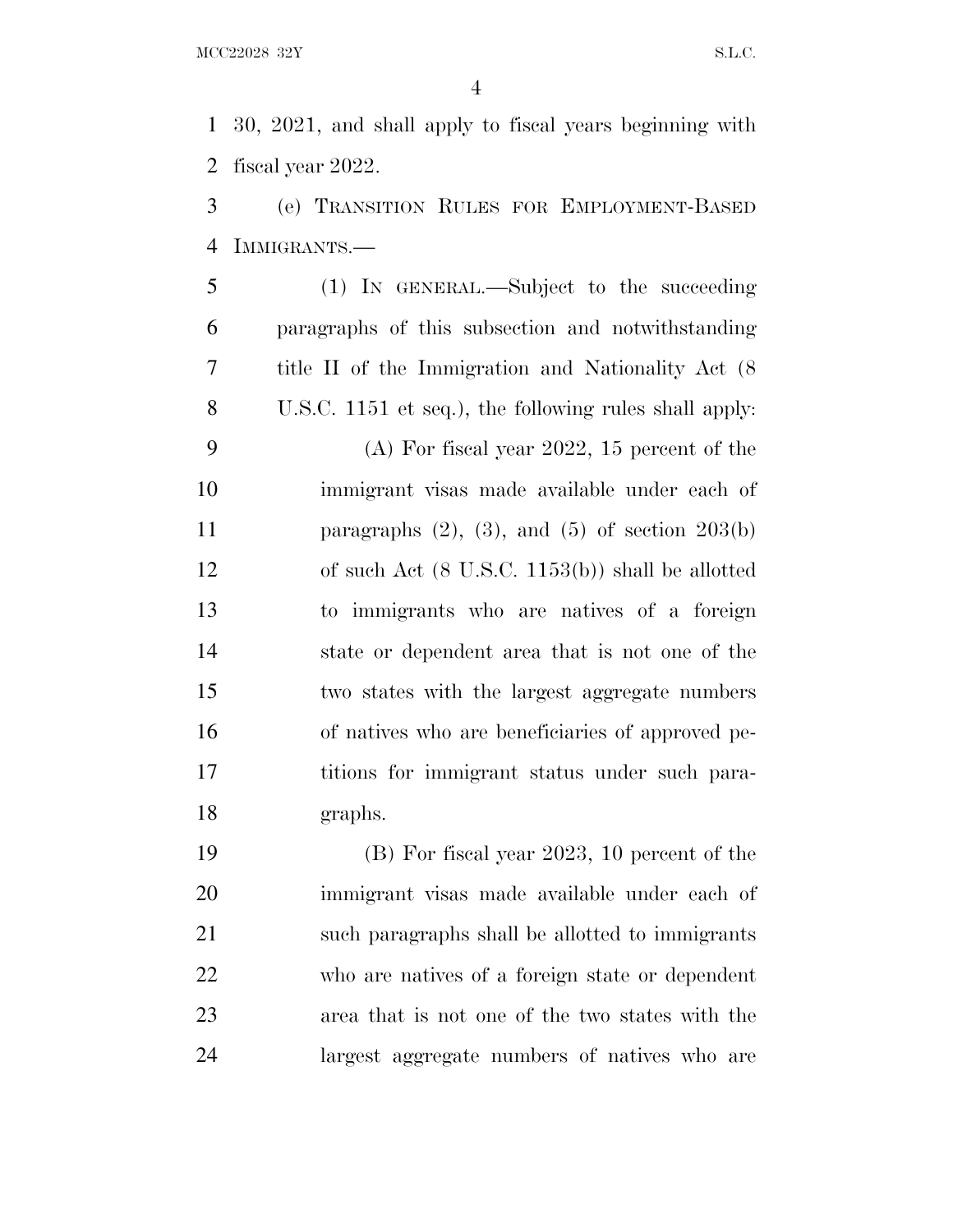| $\mathbf{1}$   | beneficiaries of approved petitions for immi-              |
|----------------|------------------------------------------------------------|
| $\overline{2}$ | grant status under such paragraphs.                        |
| 3              | $(C)$ For fiscal year 2024, 10 percent of the              |
| $\overline{4}$ | immigrant visas made available under each of               |
| 5              | such paragraphs shall be allotted to immigrants            |
| 6              | who are natives of a foreign state or dependent            |
| $\overline{7}$ | area that is not one of the two states with the            |
| 8              | largest aggregate numbers of natives who are               |
| 9              | beneficiaries of approved petitions for immi-              |
| 10             | grant status under such paragraphs.                        |
| 11             | (2) PER-COUNTRY LEVELS.—                                   |
| 12             | (A) RESERVED VISAS.—With respect to                        |
| 13             | the visas reserved under each of subparagraphs             |
| 14             | $(A)$ through $(C)$ of paragraph $(1)$ , the number        |
| 15             | of such visas made available to natives of any             |
| 16             | single foreign state or dependent area in the ap-          |
| 17             | propriate fiscal year may not exceed 25 percent            |
| 18             | (in the case of a single foreign state) or 2 per-          |
| 19             | cent (in the case of a dependent area) of the              |
| 20             | total number of such visas.                                |
| 21             | (B) UNRESERVED VISAS.—With respect to                      |
| 22             | the immigrant visas made available under each              |
| 23             | of paragraphs $(2)$ , $(3)$ , and $(5)$ of section         |
| 24             | $203(b)$ of such Act $(8 \text{ U.S.C. } 1153(b))$ and not |
| 25             | reserved under paragraph (1), for each of fiscal           |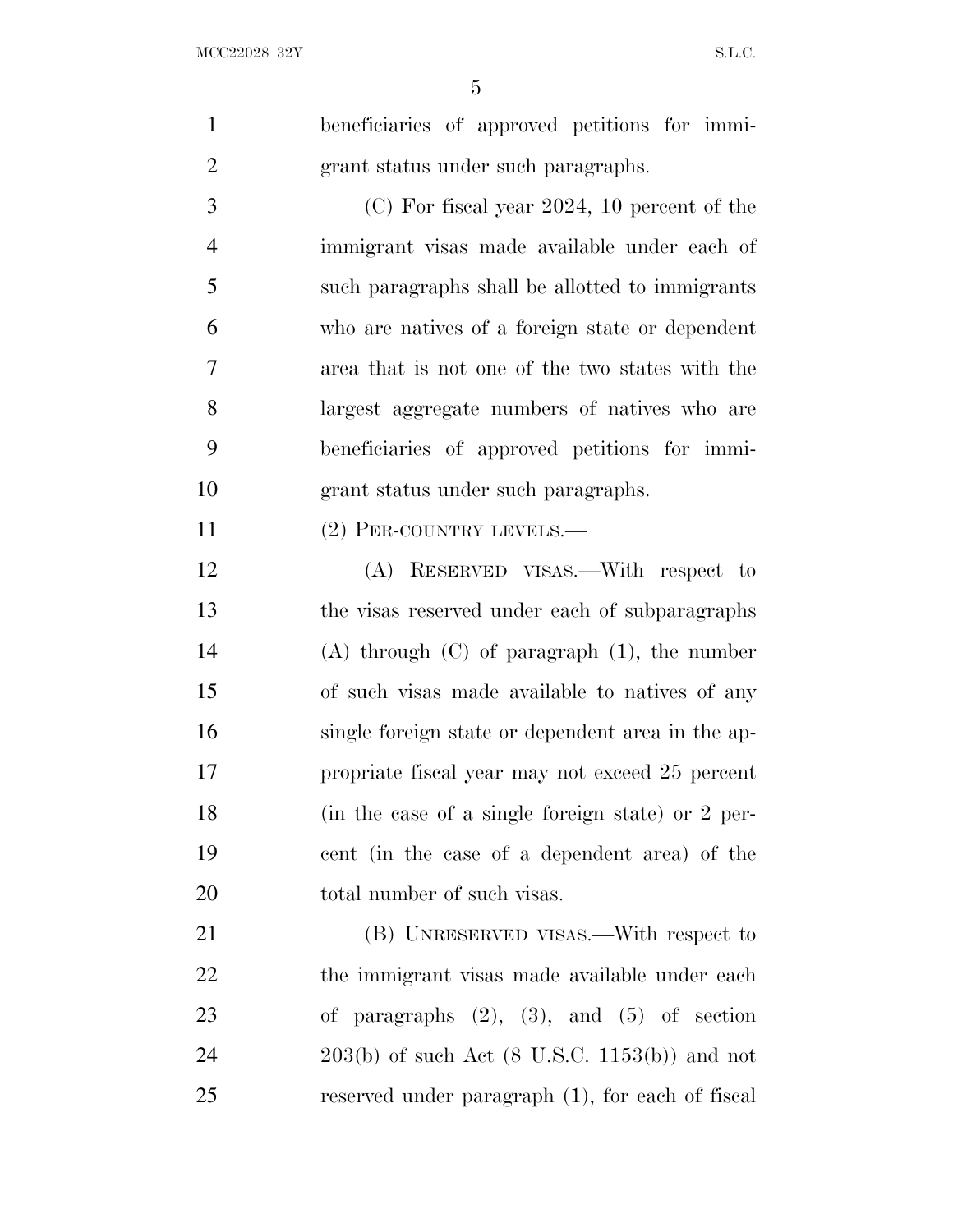| $\mathbf{1}$   | years $2022$ , $2023$ , and $2024$ , not more than $85$    |
|----------------|------------------------------------------------------------|
| $\overline{2}$ | percent shall be allotted to immigrants who are            |
| 3              | natives of any single foreign state.                       |
| $\overline{4}$ | (3)<br>SPECIAL RULE TO PREVENT<br><b>UNUSED</b>            |
| 5              | VISAS.—If, with respect to fiscal year 2022, 2023, or      |
| 6              | $2024$ , the operation of paragraphs $(1)$ and $(2)$ of    |
| 7              | this subsection would prevent the total number of          |
| 8              | immigrant visas made available under paragraph (2)         |
| 9              | or $(3)$ of section $203(b)$ of such Act $(8)$ U.S.C.      |
| 10             | $1153(b)$ from being issued, such visas may be             |
| 11             | issued during the remainder of such fiscal year with-      |
| 12             | out regard to paragraphs $(1)$ and $(2)$ of this sub-      |
| 13             | section.                                                   |
| 14             | (4) TRANSITION RULE FOR CURRENTLY AP-                      |
| 15             | PROVED BENEFICIARIES.-                                     |
| 16             | (A) IN GENERAL.—Notwithstanding sec-                       |
| 17             | tion 202 of the Immigration and Nationality                |
| 18             | Act, as amended by this Act, immigrant visas               |
| 19             | under section $203(b)$ of the Immigration and              |
| 20             | Nationality Act $(8 \text{ U.S.C. } 1153(b))$ shall be al- |
| 21             | located such that no alien described in subpara-           |
| 22             | graph (B) receives a visa later than the alien             |
| 23             | otherwise would have received said visa had this           |
| 24             | Act not been enacted.                                      |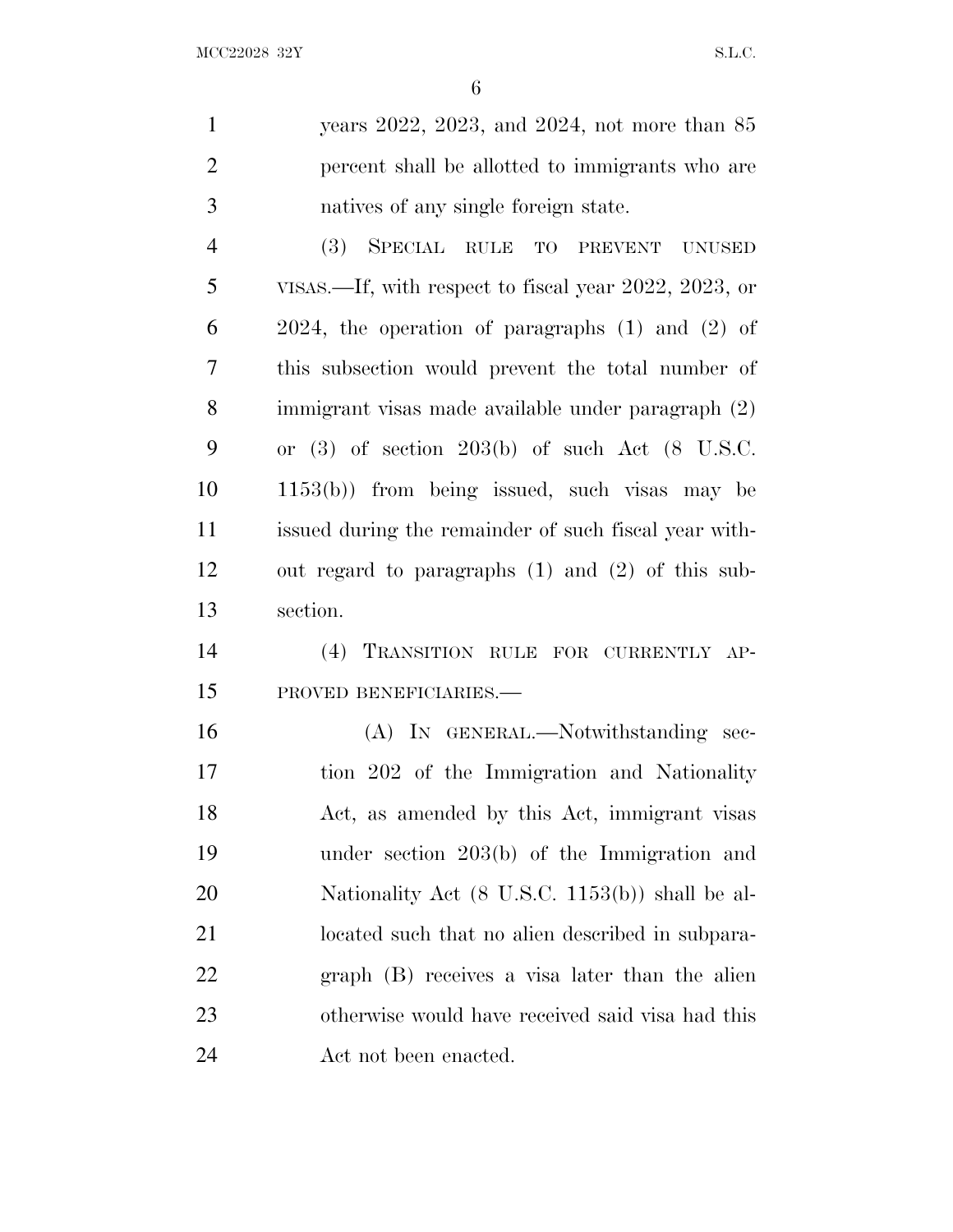(B) ALIEN DESCRIBED.—An alien is de- scribed in this subparagraph if the alien is the beneficiary of a petition for an immigrant visa under section 203(b) of the Immigration and Nationality Act (8 U.S.C. 1153(b)) that was approved prior to the date of enactment of this Act. (5) RULES FOR CHARGEABILITY.—Section  $202(b)$  of such Act (8 U.S.C. 1152(b)) shall apply

 in determining the foreign state to which an alien is chargeable for purposes of this subsection.

 (6) ENSURING AVAILABILITY OF IMMIGRANT VISAS.—For each of fiscal years 2022 through 2026, notwithstanding sections 201 and 202 of the Immi- gration and Nationality Act (8 U.S.C. 1151, 1152), as amended by this Act, additional immigrant visas under section 203 of the Immigration and Nation- ality Act (8 U.S.C. 1153) shall be made available and allocated—

 (A) such that no alien who is a beneficiary of a petition for an immigrant visa under such section 203 receives a visa later than the alien otherwise would have received such visa had 24 this Act not been enacted; and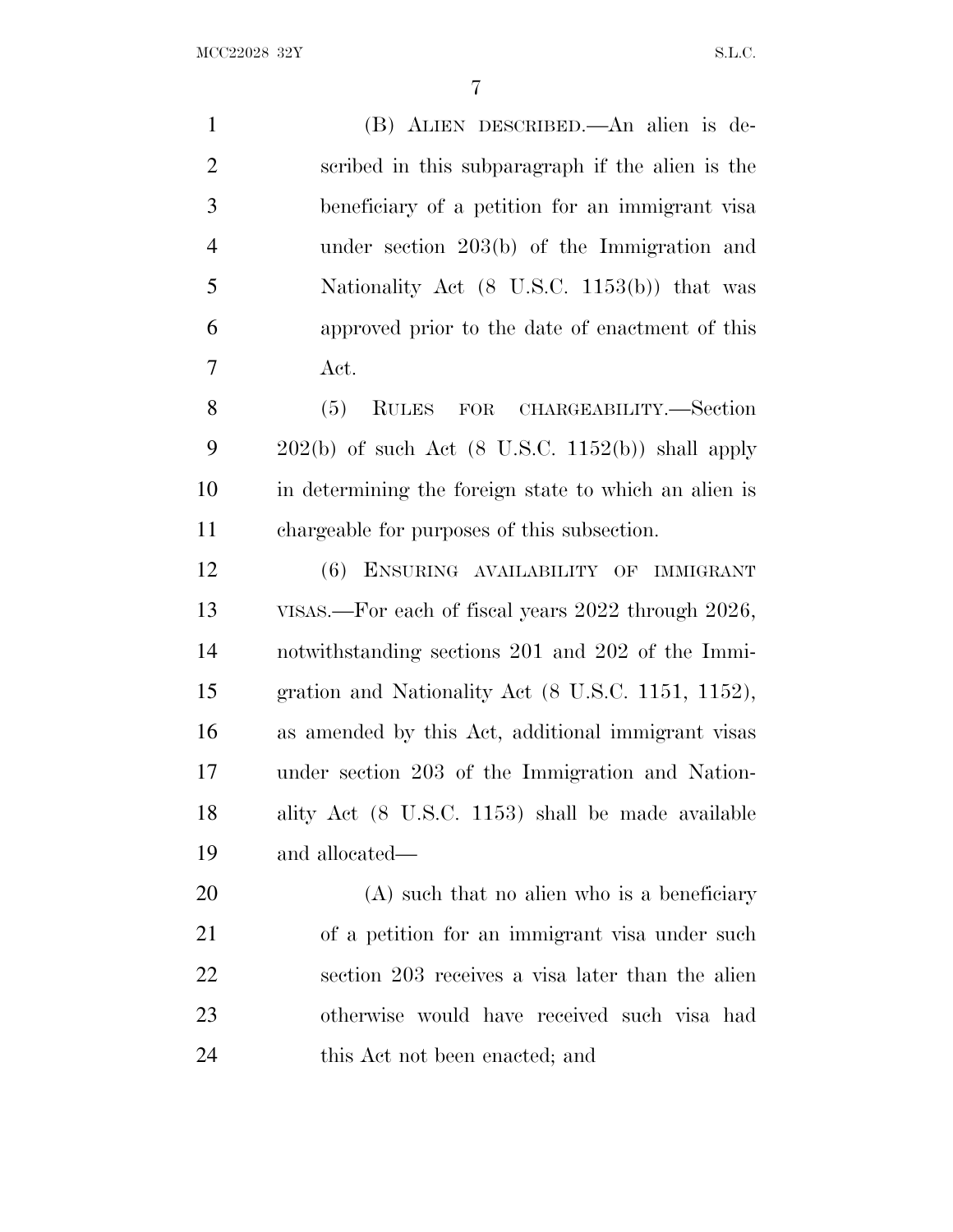(B) to permit all visas to be distributed in accordance with this section. **SEC. 3. ENDING IMMIGRANT VISA BACKLOG.** (a) I<sup>N</sup> GENERAL.—In addition to any immigrant visa made available under the Immigration and Nationality Act (8 U.S.C. 1101 et seq.), as amended by this Act, subject to paragraphs (1) and (2), the Secretary of State shall make immigrant visas available to—

 (1) aliens who are beneficiaries of petitions filed under subsection (b) of section 203 of such Act (8 U.S.C. 1153) before the date of the enactment of this Act; and

 (2) aliens who are beneficiaries of petitions filed under subsection (a) of such section before the date of the enactment of this Act.

 (b) ALLOCATION OF VISAS.—The visas made avail-able under this section shall be allocated as follows:

 (1) EMPLOYMENT-SPONSORED IMMIGRANT VISAS.—In each of fiscal years 2022 through 2026, the Secretary of State shall allocate to aliens de-21 scribed in subsection  $(a)(1)$  a number of immigrant  $\gamma$  visas equal to  $\frac{1}{5}$  of the number of aliens described in such subsection the visas of whom have not been issued as of the date of the enactment of this Act.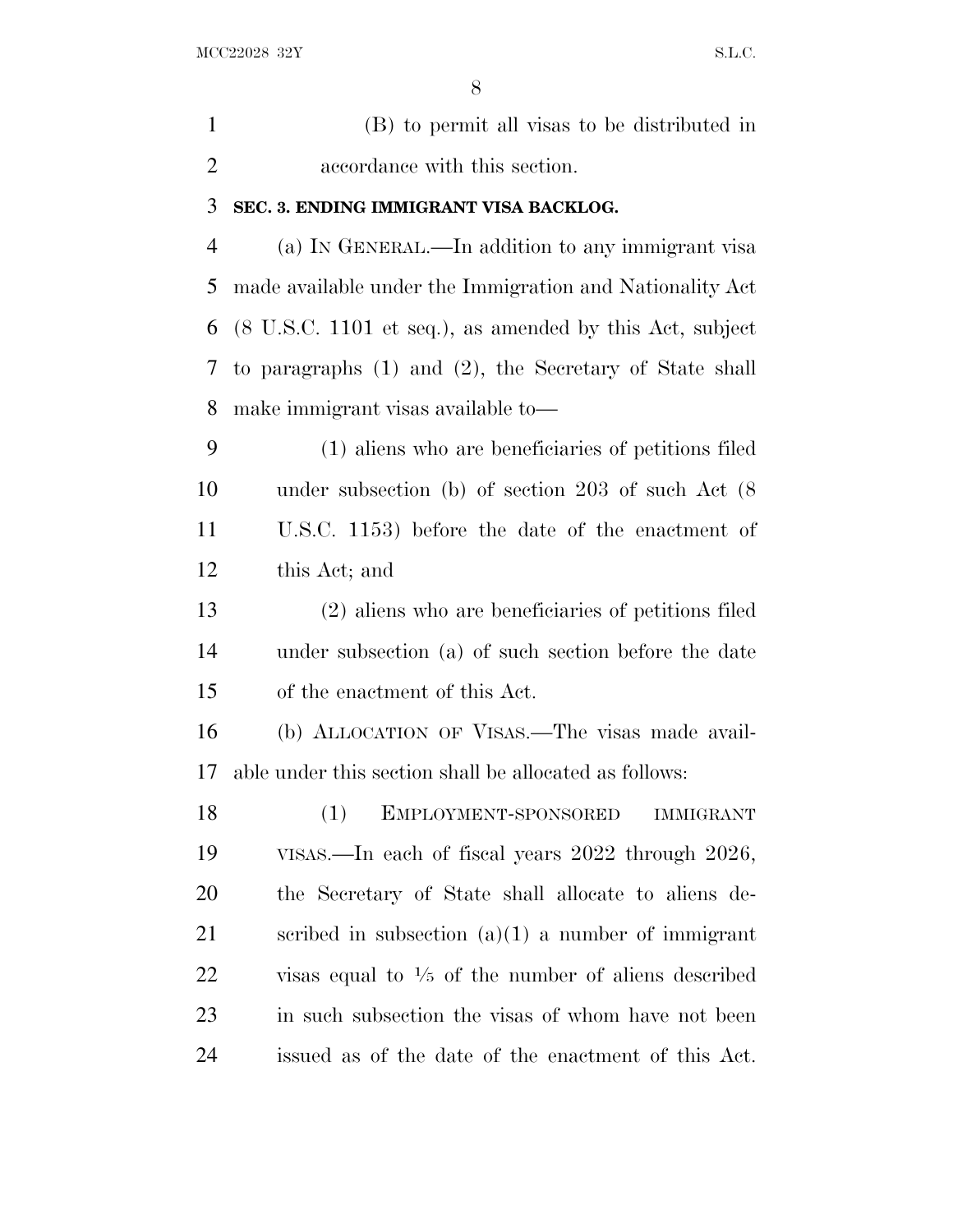| $\mathbf{1}$   | (2) FAMILY-SPONSORED IMMIGRANT VISAS.—In                   |
|----------------|------------------------------------------------------------|
| $\overline{2}$ | each of fiscal years 2022 through 2026, the Sec-           |
| 3              | retary of State shall allocate to aliens described in      |
| $\overline{4}$ | subsection $(a)(2)$ a number of immigrant visas equal      |
| 5              | to $\frac{1}{5}$ of the difference between—                |
| 6              | (A) the number of aliens described in such                 |
| 7              | subsection the visas of whom have not been                 |
| 8              | issued as of the date of the enactment of this             |
| 9              | Act; and                                                   |
| 10             | (B) the number of aliens described in sub-                 |
| 11             | section $(a)(1)$ .                                         |
| 12             | (c) ORDER OF ISSUANCE FOR PREVIOUSLY FILED                 |
| 13             | APPLICATIONS.—The visas made available under this sec-     |
| 14             | tion shall be issued in accordance with section 202 of the |
| 15             | Immigration and Nationality Act (8 U.S.C. 1152), as        |
| 16             | amended by this Act, in the order in which the petitions   |
| 17             | under section 203 of such Act (8 U.S.C. 1153) were filed.  |
| 18             | SEC. 4. KEEPING AMERICAN FAMILIES TOGETHER.                |
| 19             | RECLASSIFICATION OF SPOUSES AND MINOR<br>(a)               |
| 20             | CHILDREN OF LAWFUL PERMANENT RESIDENTS AS IM-              |
| 21             | MEDIATE RELATIVES AND EXEMPTION OF DERIVA-                 |
| 22             | TIVES.—The Immigration and Nationality Act (8 U.S.C.       |
| 23             | $1101$ et seq.) is amended—                                |
| 24             | $(1)$ in section 201(b) $(8 \text{ U.S.C. } 1151(b))$ —    |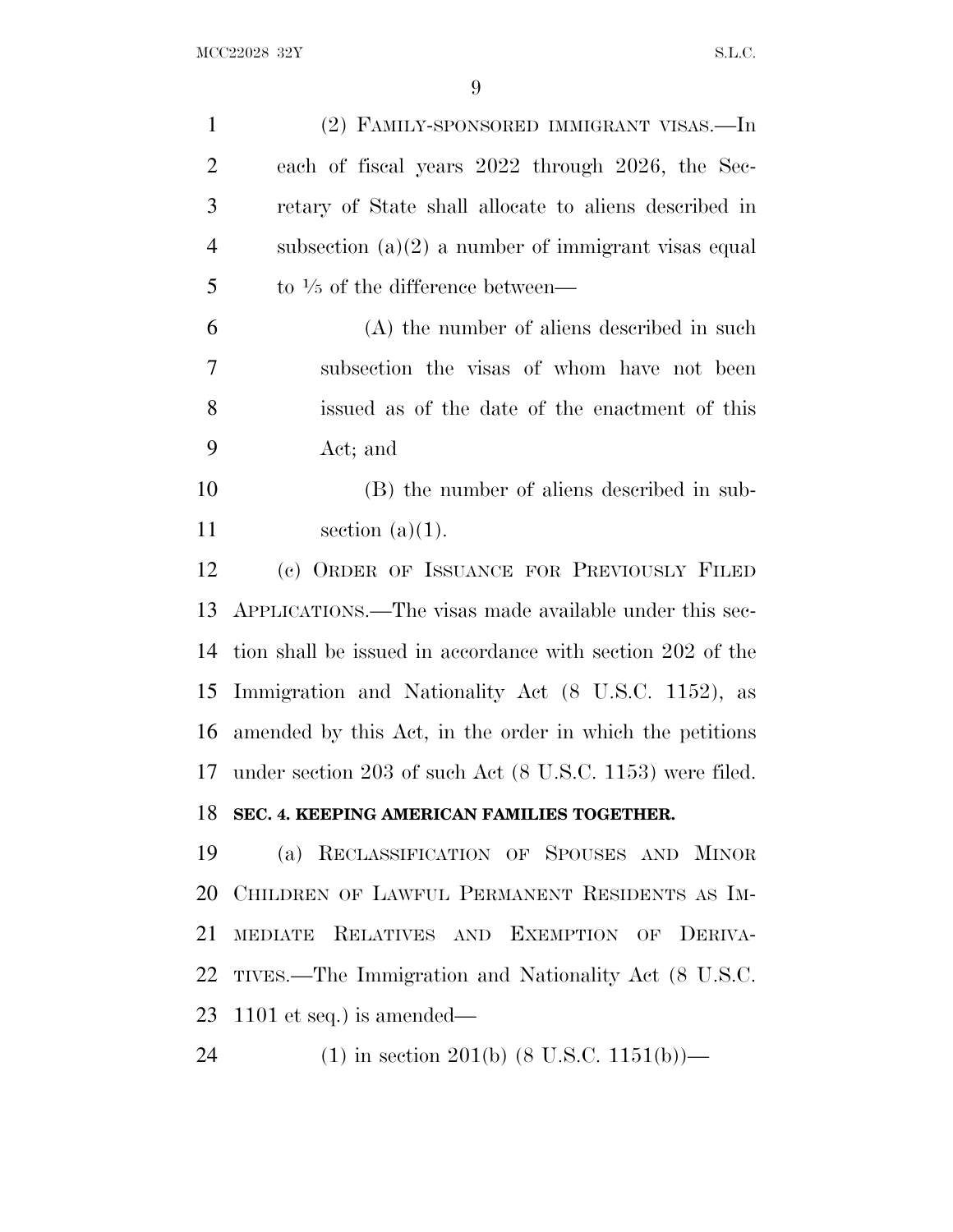| $\mathbf{1}$   | $(A)$ in paragraph $(1)$ , by adding at the end     |
|----------------|-----------------------------------------------------|
| $\overline{2}$ | the following:                                      |
| 3              | $\lq\lq(F)$ Aliens who derive status under section  |
| $\overline{4}$ | $203(d)$ "; and                                     |
| 5              | $(B)$ by amending paragraph $(2)$ to read as        |
| 6              | follows:                                            |
| 7              | " $(2)(A)$ IMMEDIATE RELATIVES.—Aliens who          |
| 8              | are immediate relatives.                            |
| 9              | "(B) DEFINITION OF IMMEDIATE RELATIVE.-             |
| 10             | In this paragraph, the term 'immediate relative'    |
| 11             | means-                                              |
| 12             | "(i) a child, spouse, or parent of a citizen        |
| 13             | of the United States, except that in the case of    |
| 14             | such a parent such citizen shall be at least 21     |
| 15             | years of age;                                       |
| 16             | "(ii) a child or spouse of an alien lawfully        |
| 17             | admitted for permanent residence;                   |
| 18             | "(iii) a child or spouse of an alien de-            |
| 19             | scribed in clause (i), who is accompanying or       |
| 20             | following to join the alien;                        |
| 21             | "(iv) a child or spouse of an alien de-             |
| 22             | scribed in clause (ii), who is accompanying or      |
| 23             | following to join the alien;                        |
| 24             | ``(v)<br>an alien admitted under section            |
| 25             | $211(a)$ on the basis of a prior issuance of a visa |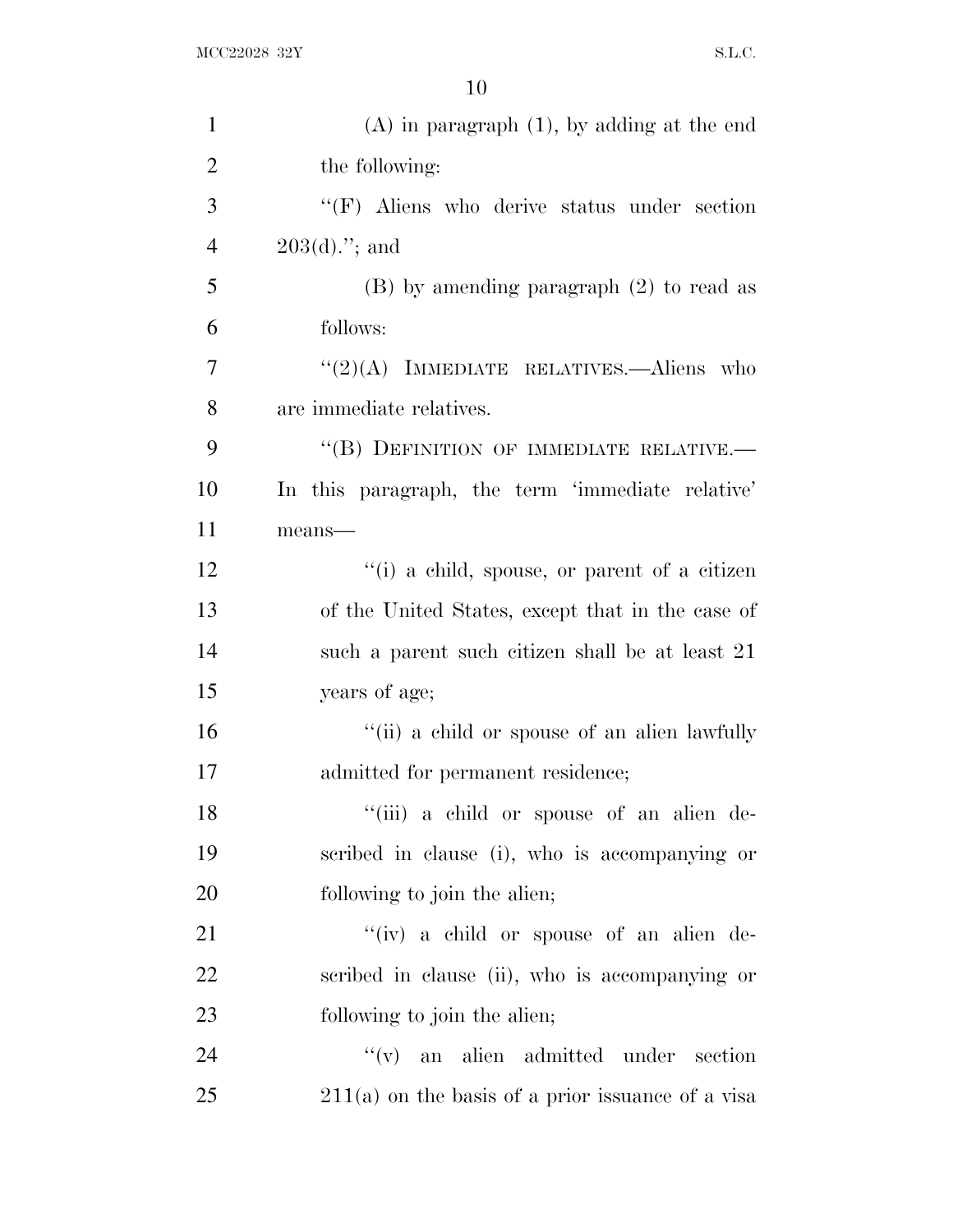| $\mathbf{1}$   | to the alien's accompanying parent who is an           |
|----------------|--------------------------------------------------------|
| $\overline{2}$ | immediate relative; and                                |
| 3              | "(vi) an alien born to an alien lawfully ad-           |
| $\overline{4}$ | mitted for permanent residence during a tem-           |
| 5              | porary visit abroad.                                   |
| 6              | "(C) TREATMENT OF SPOUSE AND CHILDREN                  |
| 7              | DECEASED CITIZEN OR LAWFUL PERMANENT<br>OF.            |
| 8              | RESIDENT.—If an alien who was the spouse or child      |
| 9              | of a citizen of the United States or of an alien law-  |
| 10             | fully admitted for permanent residence and was not     |
| 11             | legally separated from the citizen or lawful perma-    |
| 12             | nent resident at the time of the citizen's or lawful   |
| 13             | permanent resident's death files a petition under      |
| 14             | section $204(a)(1)(B)$ , the alien spouse (and each    |
| 15             | child of the alien) shall remain, for purposes of this |
| 16             | paragraph, an immediate relative during the period     |
| 17             | beginning on the date of the citizen's or permanent    |
| 18             | resident's death and ending on the date on which       |
| 19             | the alien spouse remarries.                            |
| 20             | "(D) PROTECTION OF VICTIMS OF ABUSE.—An                |
|                |                                                        |

 alien who has filed a petition under clause (iii) or 22 (iv) of section  $204(a)(1)(A)$  shall remain, for pur- poses of this paragraph, an immediate relative if the United States citizen or lawful permanent resident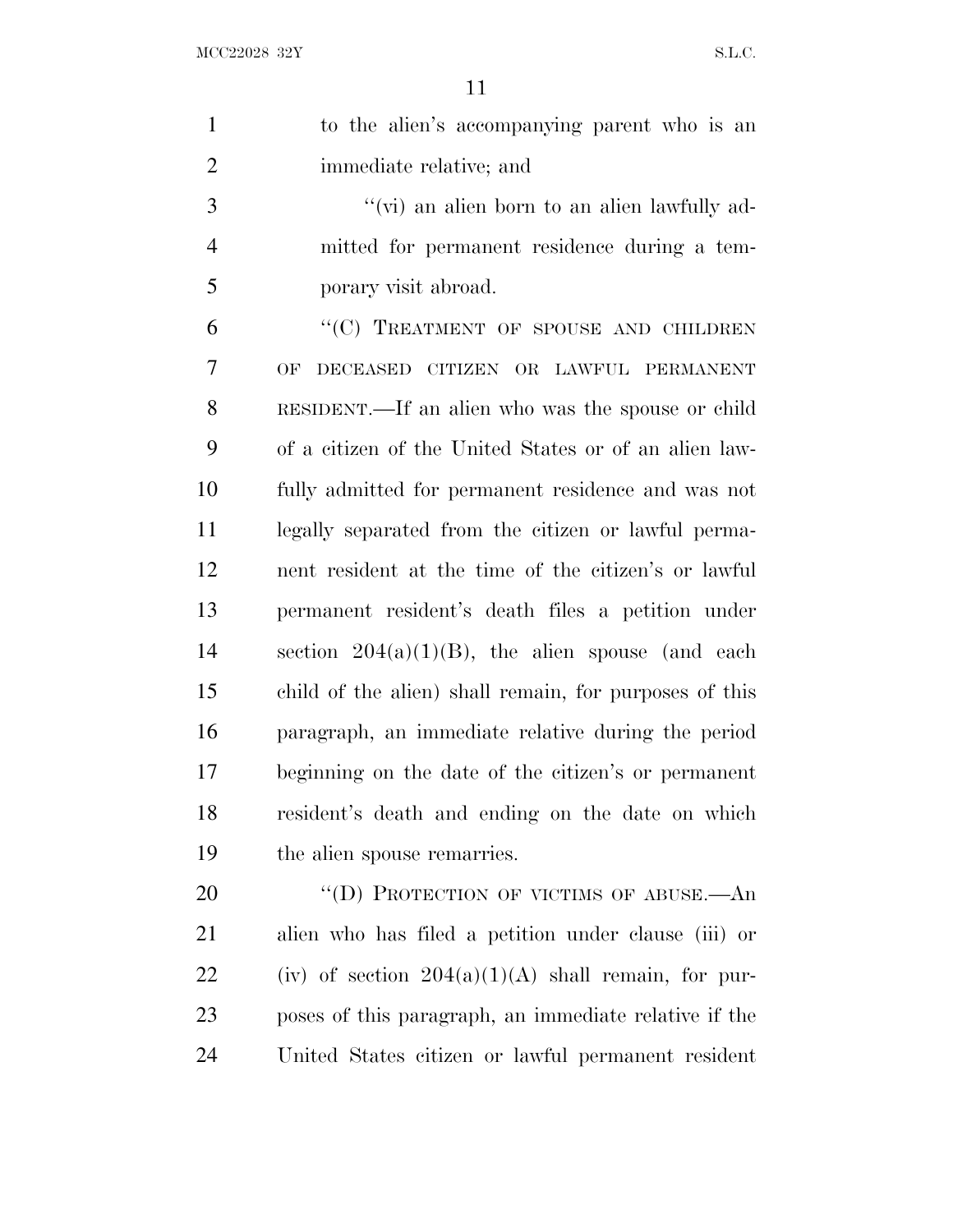| $\mathbf{1}$   | spouse or parent loses United States citizenship on           |
|----------------|---------------------------------------------------------------|
| $\overline{2}$ | account of the abuse."; and                                   |
| 3              | (2) in section 203(a) (8 U.S.C. 1153(a))—                     |
| $\overline{4}$ | (A) in paragraph $(1)$ , by striking "23,400"                 |
| 5              | and inserting " $111,334$ "; and                              |
| 6              | $(B)$ by amending paragraph $(2)$ to read as                  |
| 7              | follows:                                                      |
| 8              | UNMARRIED SONS AND<br>(2)<br><b>UNMARRIED</b>                 |
| 9              | DAUGHTERS OF LAWFUL PERMANENT RESIDENTS.-                     |
| 10             | Qualified immigrants who are the unmarried sons or            |
| 11             | unmarried daughters (but are not the children) of             |
| 12             | aliens lawfully admitted for permanent residence              |
| 13             | shall be allocated visas in a number not to exceed            |
| 14             | $26,266, \text{ plus}$                                        |
| 15             | "(A) the number of visas by which the                         |
| 16             | worldwide level exceeds 226,000; and                          |
| 17             | $\lq\lq (B)$ the number of visas not required for             |
| 18             | the class specified in paragraph $(1)$ .".                    |
| 19             | (b) PROTECTING CHILDREN FROM AGING OUT.                       |
| 20             | Section $203(h)$ of the Immigration and Nationality Act $(8)$ |
| 21             | U.S.C. $1153(h)$ is amended—                                  |
| 22             | $(1)$ by amending paragraph $(1)$ to read as fol-             |
| 23             | lows:                                                         |
| 24             | "(1) IN GENERAL.—For purposes of subsection                   |
| 25             | (d), a determination of whether an alien satisfies the        |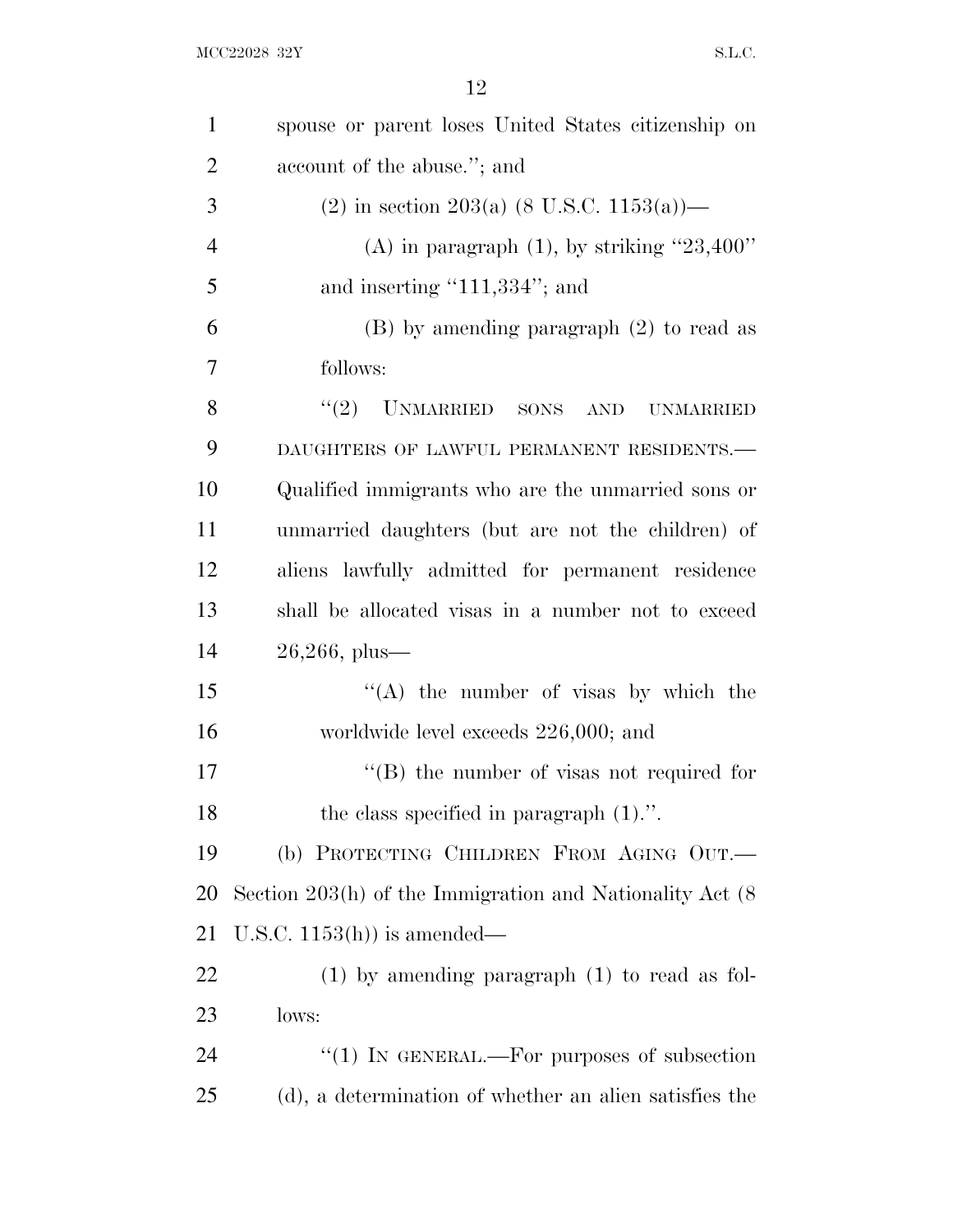| $\mathbf{1}$   | age requirement in the matter preceding subpara-       |
|----------------|--------------------------------------------------------|
| $\overline{2}$ | graph $(A)$ of section $101(b)(1)$ shall be made using |
| 3              | the age of the alien on the date on which the peti-    |
| $\overline{4}$ | tion is filed with the Secretary of Homeland Security  |
| 5              | under section $204."$ ;                                |
| 6              | $(2)$ by amending paragraph $(2)$ to read as fol-      |
| 7              | lows:                                                  |
| 8              | "(2) PETITIONS DESCRIBED.—A petition de-               |
| 9              | scribed in this paragraph is a petition filed under    |
| 10             | section 204 for classification of—                     |
| 11             | $\lq\lq$ the alien's parent under subsection           |
| 12             | (a), (b), or (c); or                                   |
| 13             | "(B) the alien as an immediate relative                |
| 14             | based on classification as a child of—                 |
| 15             | "(i) a citizen of the United States; or                |
| 16             | "(ii) a lawful permanent resident.";                   |
| 17             | $(3)$ in paragraph $(3)$ , by striking "subsections"   |
| 18             | $(a)(2)(A)$ and" and inserting "subsection"; and       |
| 19             | (4) by adding at the end the following:                |
| 20             | "(5) TREATMENT FOR NONIMMIGRANT<br>CAT-                |
| 21             | EGORIES PURPOSES.—An alien dependent treated as        |
| 22             | a child for immigrant visa purposes under this sub-    |
| 23             | section shall be treated as a dependent child for non- |
| 24             | immigrant categories.".                                |
| 25             | (c) CONFORMING AMENDMENTS.-                            |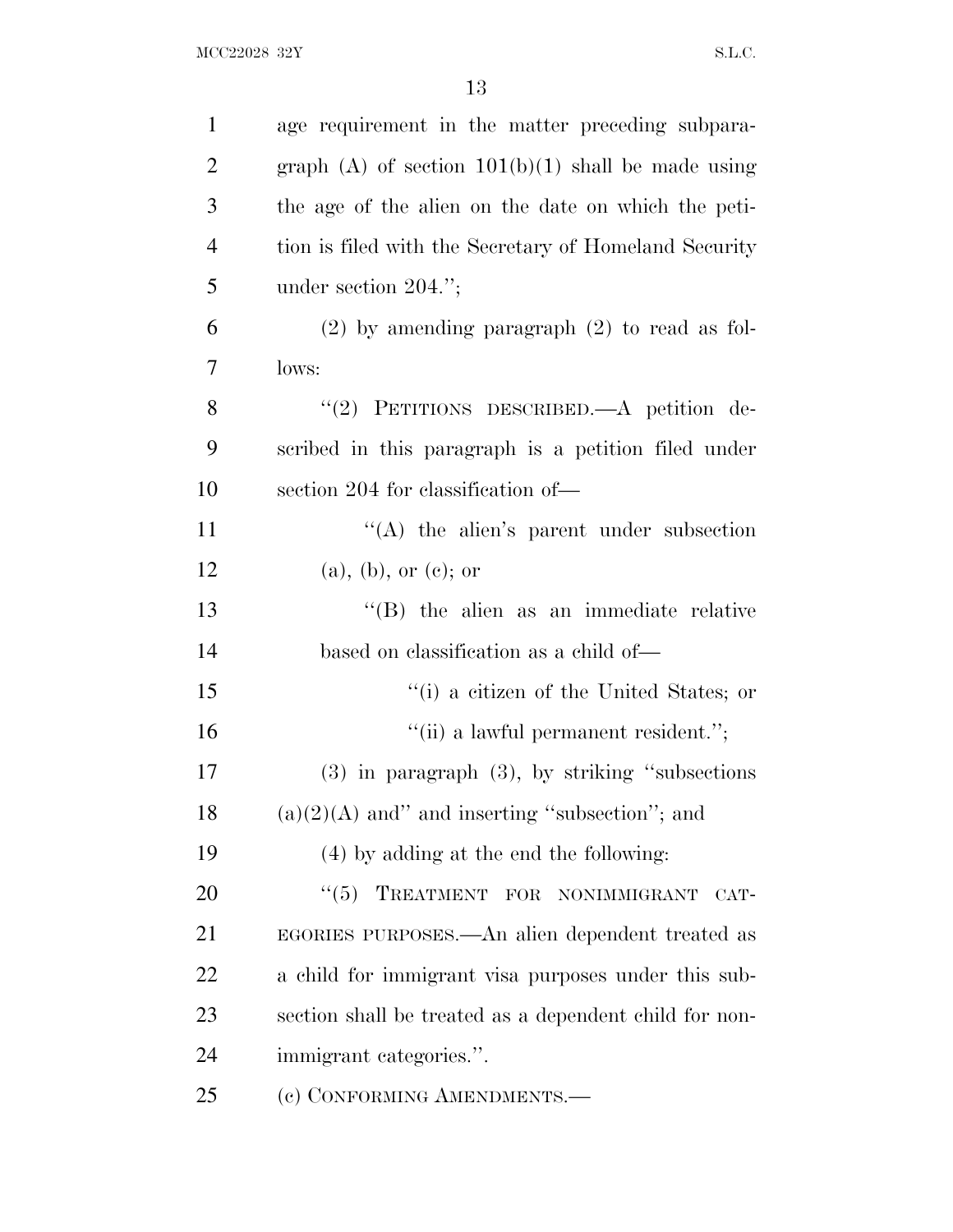| $\mathbf{1}$   | (1) DEFINITIONS.—Section $101(a)(15)(K)$ (ii) of             |
|----------------|--------------------------------------------------------------|
| $\overline{2}$ | the Immigration and Nationality Act (8 U.S.C.                |
| 3              | $1101(a)(15)(K(ii))$ is amended by striking "section         |
| $\overline{4}$ | $201(b)(2)(A)(i)$ " and inserting "section $201(b)(2)$       |
| 5              | (other than clause $(v)$ or $(vi)$ of subparagraph $(B)$ )". |
| 6              | (2) RULES FOR DETERMINING WHETHER CER-                       |
| 7              | TAIN ALIENS ARE IMMEDIATE RELATIVES.-Section                 |
| 8              | $201(f)$ of the Immigration and Nationality Act $(8)$        |
| 9              | U.S.C. $1151(f)$ is amended—                                 |
| 10             | $(A)$ in paragraph $(1)$ , by striking "para-                |
| 11             | graphs $(2)$ and $(3)$ ," and inserting "paragraph"          |
| 12             | $(2),$ ";                                                    |
| 13             | $(B)$ by striking paragraph $(2)$ ;                          |
| 14             | (C) by redesignating paragraphs (3) and                      |
| 15             | $(4)$ as paragraphs $(2)$ and $(3)$ , respectively; and      |
| 16             | $(D)$ in paragraph $(3)$ , as so redesignated,               |
| 17             | by striking "through $(3)$ " and inserting "and              |
|                |                                                              |
| 18             | $(2)$ ".                                                     |
| 19             | (3)<br>PER COUNTRY<br>LEVEL.-Section                         |
| 20             | $202(a)(1)(A)$ of the Immigration and Nationality            |
| 21             | Act (8 U.S.C. 1152(a)(1)(A)) is amended by striking          |
| 22             | "section $201(b)(2)(A)(i)$ " and inserting "section"         |
| 23             | $201(b)(2)$ (other than clause (v) or (vi) of subpara-       |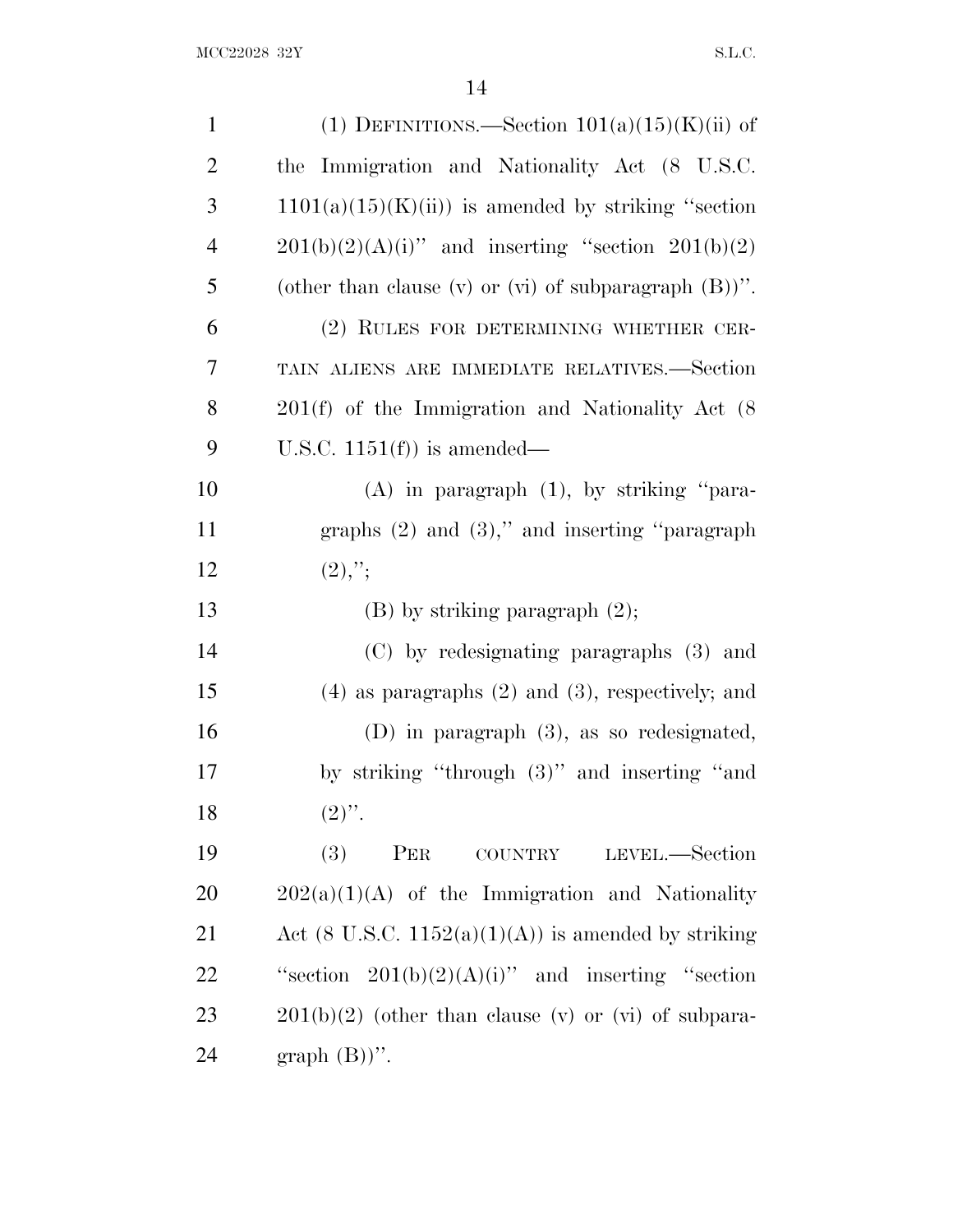| $\mathbf{1}$   | (4) NUMERICAL LIMITATION TO ANY SINGLE               |
|----------------|------------------------------------------------------|
| $\overline{2}$ | FOREIGN STATE.—Section $202(a)(4)$ (8 U.S.C.         |
| 3              | $1152(a)(4)$ is amended—                             |
| $\overline{4}$ | (A) by striking subparagraphs (A) and                |
| 5              | (B);                                                 |
| 6              | (B) by redesignating subparagraphs (C)               |
| 7              | and $(D)$ as subparagraphs $(A)$ and $(B)$ , respec- |
| 8              | tively; and                                          |
| 9              | $(C)$ in subparagraph $(A)$ , as so redesig-         |
| 10             | nated—                                               |
| 11             | (i) by striking the undesignated mat-                |
| 12             | ter following clause (ii);                           |
| 13             | (ii) by striking clause (ii);                        |
| 14             | (iii) in clause (i), by striking ", or"              |
| 15             | and inserting a period; and                          |
| 16             | (iv) in the matter preceding clause (i),             |
| 17             | by striking "section $203(a)(2)(B)$ may not          |
| 18             | exceed" and all that follows through "23             |
| 19             | percent" in clause (i) and inserting "sec-           |
| 20             | tion $203(a)(2)$ may not exceed 23 per-              |
| 21             | cent".                                               |
| 22             | PROCEDURES FOR GRANTING IMMIGRANT<br>(5)             |
| 23             | STATUS.—Section 204 of the Immigration and Na-       |
| 24             | tionality Act $(8 \text{ U.S.C. } 1154)$ is amended— |
| 25             | $(A)$ in subsection $(a)$ —                          |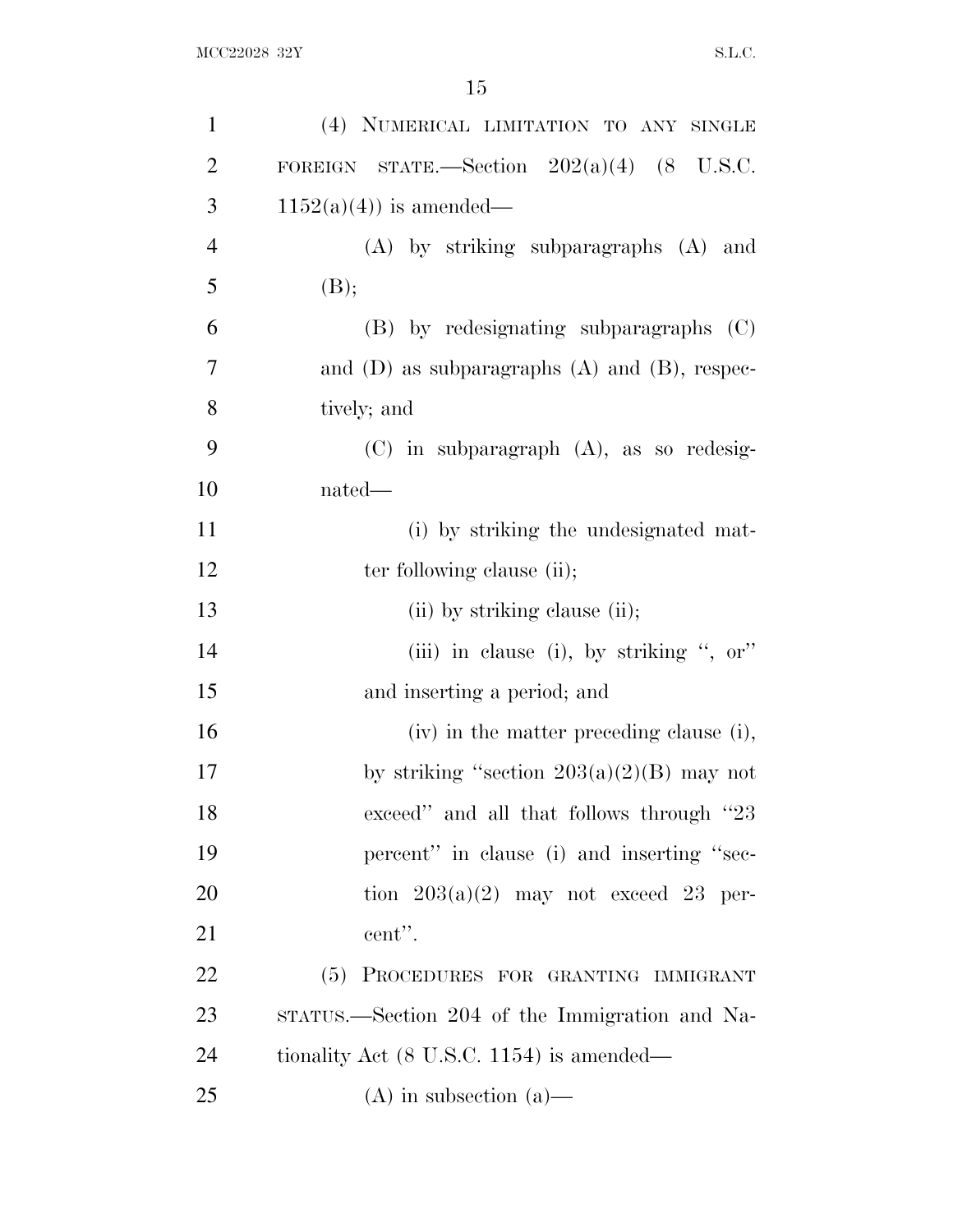| $\mathbf{1}$   | $(i)$ in paragraph $(1)$ —                        |
|----------------|---------------------------------------------------|
| $\overline{2}$ | (I) in subparagraph $(A)$ —                       |
| 3              | (aa) in clause (i), by striking                   |
| $\overline{4}$ | "section $201(b)(2)(A)(i)$ " and in-              |
| 5              | serting "clause (i) or (ii) of sec-               |
| 6              | tion $201(b)(2)(B)$ ";                            |
| 7              | (bb) in clause (ii), by strik-                    |
| 8              | ing "the second sentence of sec-                  |
| 9              | tion $201(b)(2)(A)(i)$ and insert-                |
| 10             | ing "section $201(b)(2)(C)$ ";                    |
| 11             | (cc) by amending clause (iii)                     |
| 12             | to read as follows:                               |
| 13             | $``(iii)(I)$ An alien who is described in clause  |
| 14             | (ii) may file a petition with the Secretary of    |
| 15             | Homeland Security under this subparagraph for     |
| 16             | classification of the alien (and any child of the |
| 17             | alien) if the alien demonstrates to the Secretary |
| 18             | $that-$                                           |
| 19             | "(aa) the marriage or the intent to               |
| 20             | marry the citizen of the United States or         |
| 21             | lawful permanent resident was entered into        |
| 22             | in good faith by the alien; and                   |
| 23             | "(bb) during the marriage or relation-            |
| 24             | ship intended by the alien to be legally a        |
| 25             | marriage, the alien or a child of the alien       |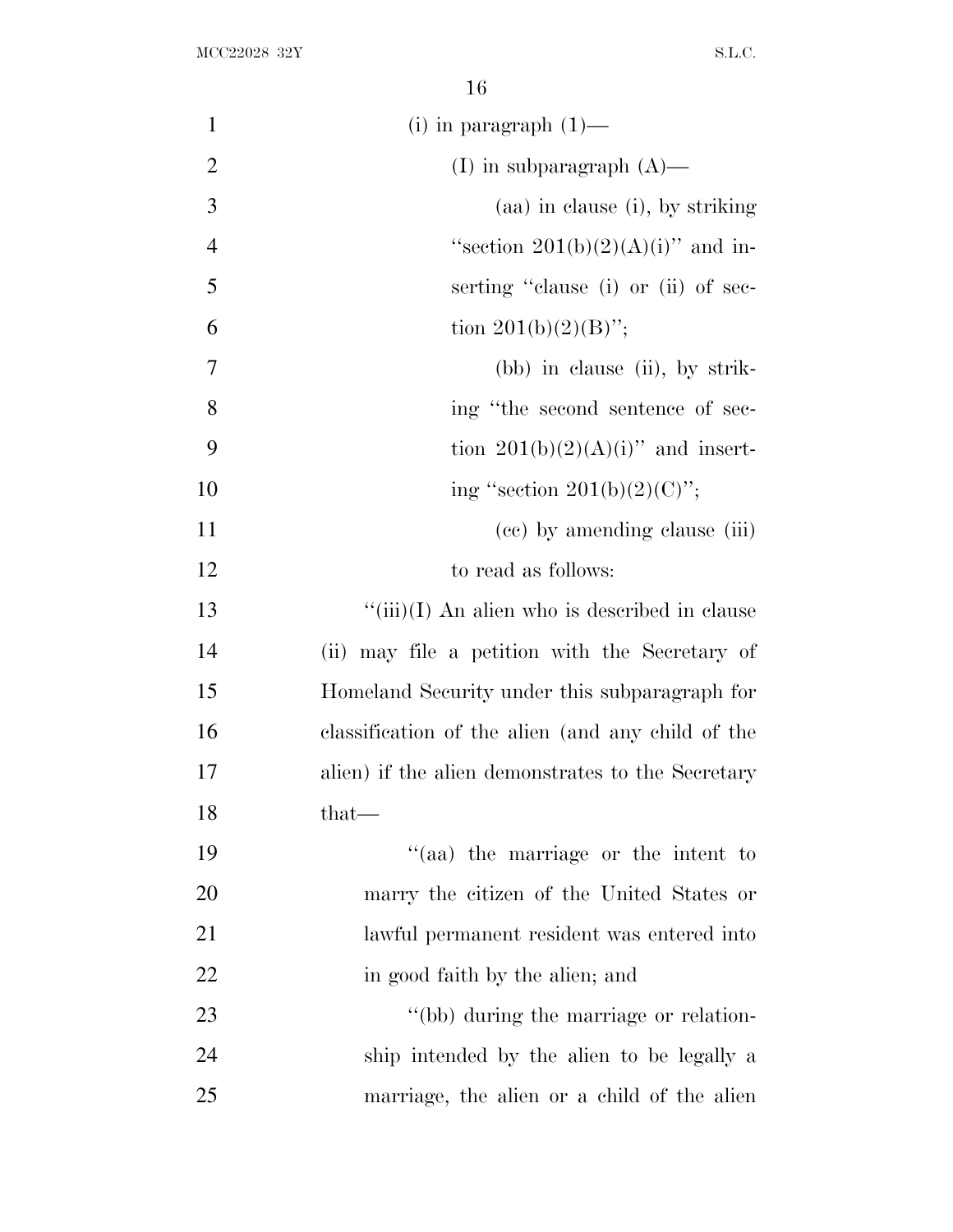| $\mathbf{1}$   | has been battered or has been the subject      |
|----------------|------------------------------------------------|
| $\overline{2}$ | of extreme cruelty perpetrated by the          |
| 3              | alien's spouse or intended spouse.             |
| $\overline{4}$ | "(II) For purposes of subclause $(I)$ , an     |
| 5              | alien described in this subclause is an alien— |
| 6              | "(aa)(AA) who is the spouse of a cit-          |
| $\overline{7}$ | izen of the United States or lawful perma-     |
| 8              | nent resident;                                 |
| 9              | "(BB) who believed that he or she              |
| 10             | had married a citizen of the United States     |
| 11             | or lawful permanent resident and with          |
| 12             | whom a marriage ceremony was actually          |
| 13             | performed and who otherwise meets any          |
| 14             | applicable requirements under this Act to      |
| 15             | establish the existence of and bona fides of   |
| 16             | a marriage, but whose marriage is not le-      |
| 17             | gitimate solely because of the bigamy of       |
| 18             | such citizen of the United States or lawful    |
| 19             | permanent resident; or                         |
| 20             | "(CC) who was a bona fide spouse of            |
| 21             | a citizen of the United States or a lawful     |
| 22             | permanent resident within the past 2 years     |
| 23             | and whose spouse died within the past 2        |
| 24             | years, whose spouse renounced citizenship      |
| 25             | status or renounced or lost status as a law-   |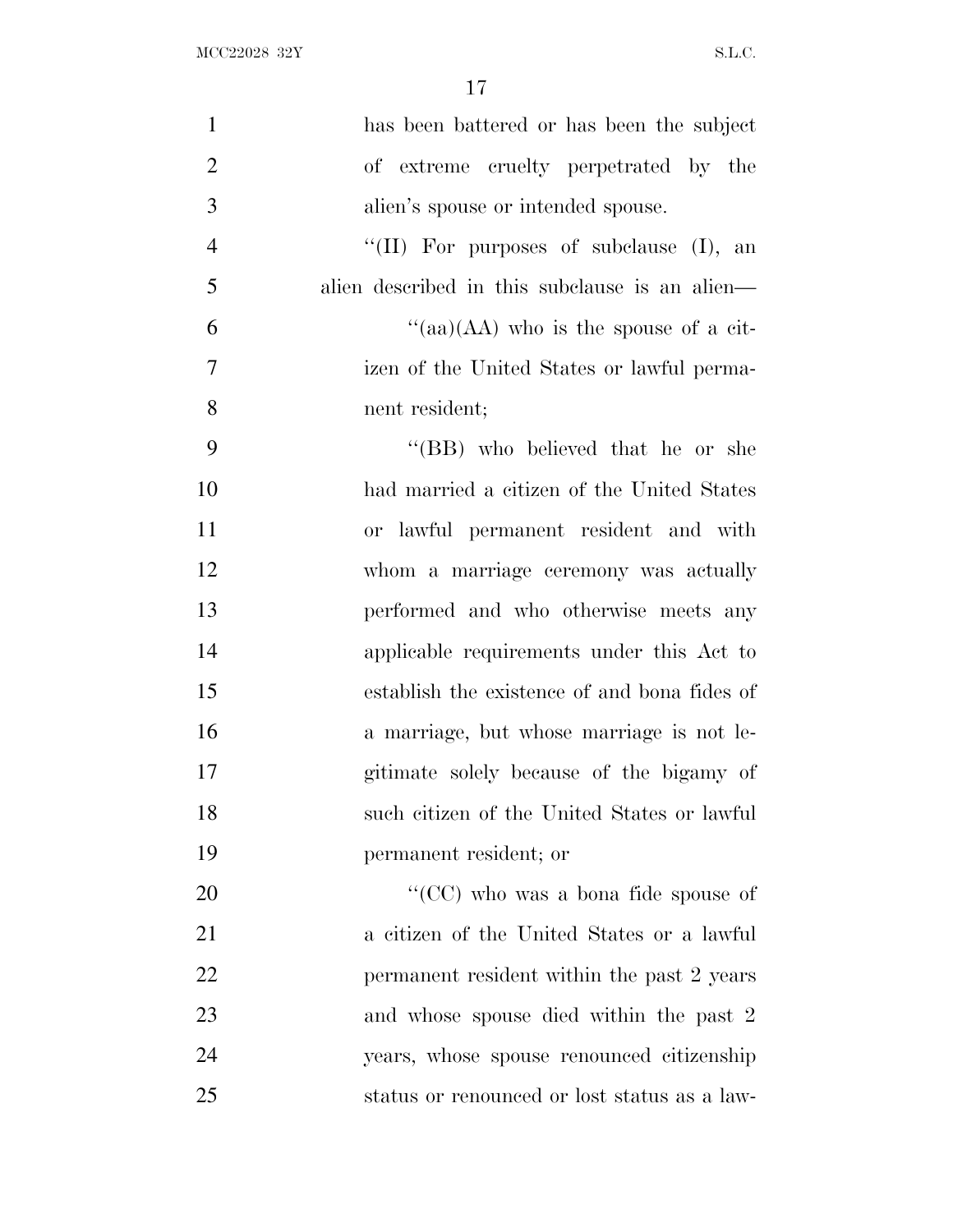| $\mathbf{1}$   | ful permanent resident within the past 2        |
|----------------|-------------------------------------------------|
| $\overline{2}$ | years related to an incident of domestic vi-    |
| 3              | olence, or who demonstrates a connection        |
| $\overline{4}$ | between the legal termination of the mar-       |
| 5              | riage within the past 2 years and battering     |
| 6              | or extreme cruelty by a spouse who is a         |
| 7              | citizen of the United States or a lawful        |
| 8              | permanent resident spouse;                      |
| 9              | "(bb) who is a person of good moral"            |
| 10             | character;                                      |
| 11             | "(cc) who is eligible to be classified as       |
| 12             | immediate relative under section<br>an          |
| 13             | $201(b)(2)(B)$ or who would have been so        |
| 14             | classified but for the bigamy of the citizen    |
| 15             | of the United States or lawful permanent        |
| 16             | resident that the alien intended to marry;      |
| 17             | and                                             |
| 18             | "(dd) who has resided with the alien's          |
| 19             | spouse or intended spouse.";                    |
| 20             | (dd) by amending clause (iv)                    |
| 21             | to read as follows:                             |
| 22             | "(iv) An alien who is the child of a citizen    |
| 23             | or lawful permanent resident of the United      |
| 24             | States, or who was a child of a United States   |
| 25             | citizen or lawful permanent resident parent who |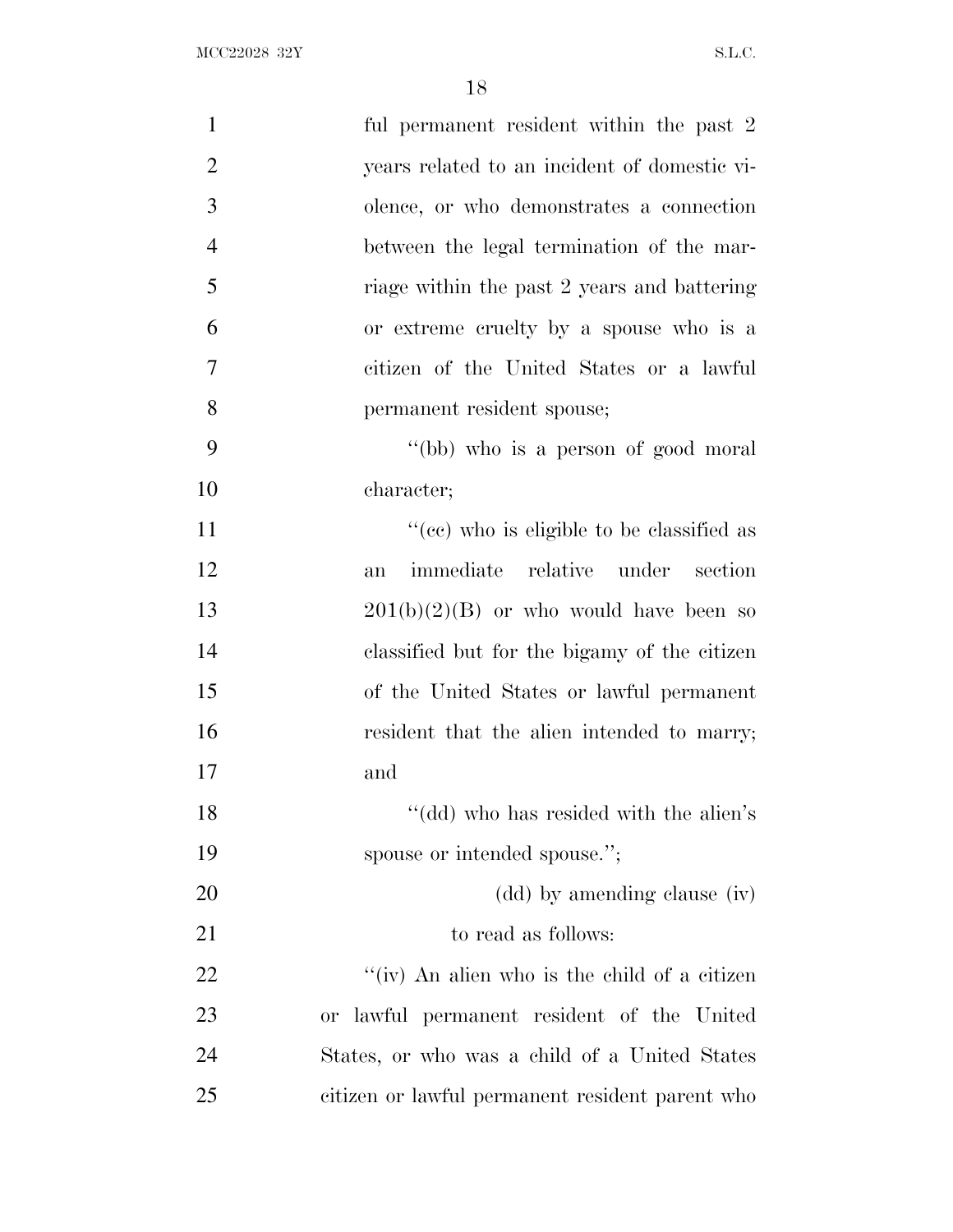within the past 2 years lost or renounced citi- zenship status related to an incident of domes- tic violence, and who is a person of good moral character, who is eligible to be classified as an 5 immediate relative under section  $201(b)(2)(B)$ , and who resides, or has resided in the past, with the citizen or lawful permanent resident parent may file a petition with the Secretary of Homeland Security under this subparagraph for classification of the alien (and any child of the alien) under such section if the alien dem- onstrates to the Secretary that the alien has been battered by or has been the subject of ex- treme cruelty perpetrated by the alien's citizen or lawful permanent resident parent. For pur- poses of this clause, residence includes any pe- riod of visitation.''; and 18 (ee) in clause  $(v)(I)$ , in the matter preceding item (aa), by inserting ''or lawful permanent 21 resident'' after "citizen"; 22 (ff) in clause (vi), by strik-23 ing "renunciation of citizenship" 24 and all that follows through "citi-

zenship status'' and inserting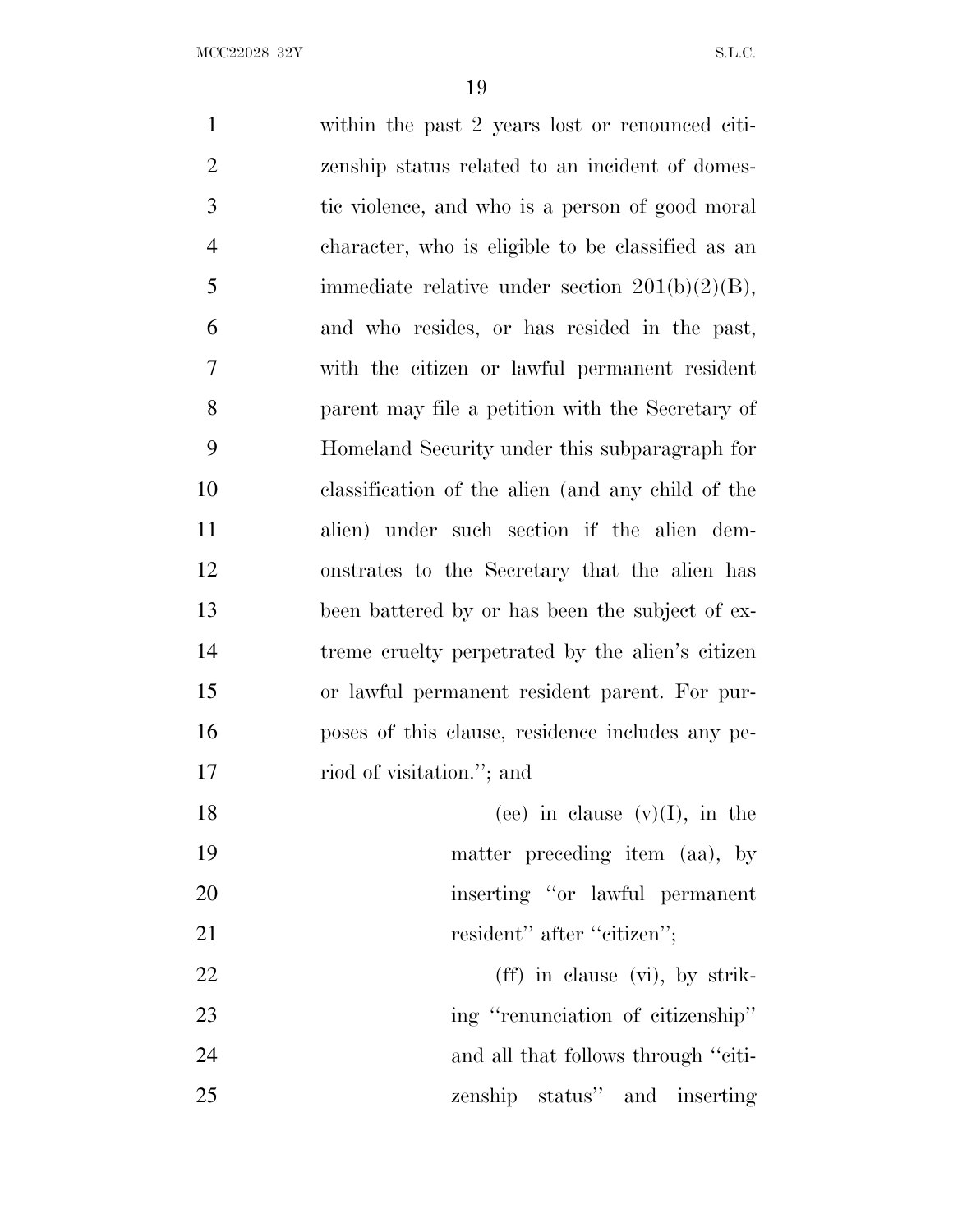| $\mathbf{1}$   | "renunciation of citizenship or                    |
|----------------|----------------------------------------------------|
| $\overline{2}$ | lawful permanent resident status,                  |
| 3              | death of the abuser, divorce, or                   |
| $\overline{4}$ | changes to the abuser's citizen-                   |
| 5              | ship or lawful permanent resident                  |
| 6              | status"; and                                       |
| 7              | $(gg)$ in clause (vii), by strik-                  |
| 8              | ing "section $201(b)(2)(A)(i)$ "                   |
| 9              | each place it appears and insert-                  |
| 10             | ing "section $201(b)(2)(B)$ ";                     |
| 11             | (II) by amending subparagraph                      |
| 12             | (B) to read as follows:                            |
| 13             | $\lq\lq(B)(i)(I)$ Except as provided in subclause  |
| 14             | (II), any alien lawfully admitted for permanent    |
| 15             | residence claiming that an alien is entitled to a  |
| 16             | classification by reason of the relationship de-   |
| 17             | scribed in section $203(a)(2)$ may file a petition |
| 18             | with the Attorney General for such classifica-     |
| 19             | tion.                                              |
| 20             | "(II) Subclause (I) shall not apply in the         |
| 21             | case of an alien lawfully admitted for perma-      |
| 22             | nent residence who has been convicted of a         |
| 23             | specified offense against a minor (as defined in   |
| 24             | subparagraph $(A)(viii)(II)),$ unless the Sec-     |
| 25             | retary of Homeland Security, in the Secretary's    |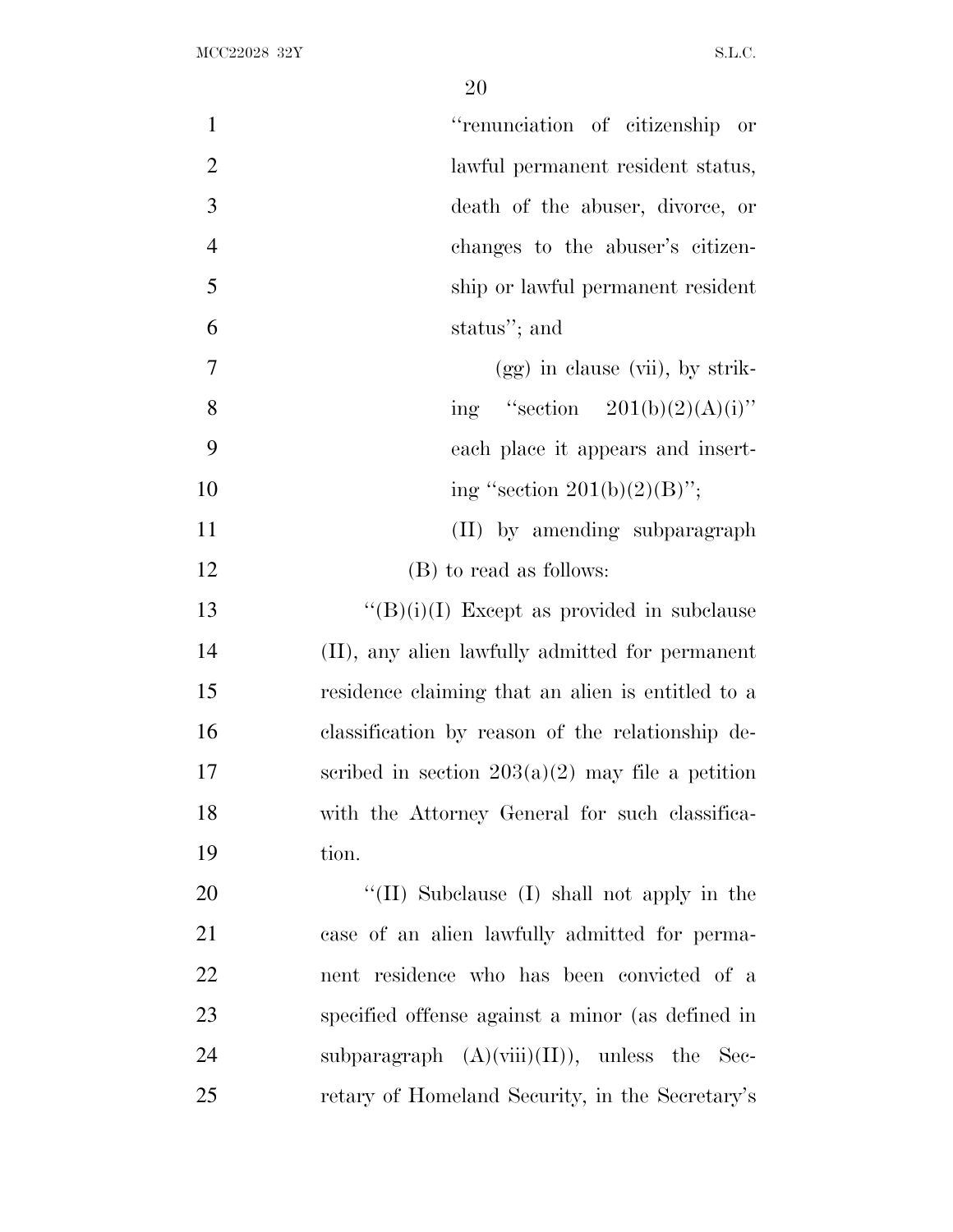MCC22028 32Y S.L.C.

 sole and unreviewable discretion, determines 2 that such person poses no risk to the alien with respect to whom a petition described in sub-clause (I) is filed.

 ''(ii) An alien who was the child of a lawful per- manent resident who within the past 2 years lost lawful permanent resident status due to an incident of domestic violence, and who is a person of good moral character, who is eligible for classification 10 under section  $203(a)(2)$ , and who resides, or has re- sided in the past, with the alien's permanent resi- dent alien parent may file a petition with the Sec- retary of Homeland Security under this subpara- graph for classification of the alien (and any child of the alien) under such section if the alien dem- onstrates to the Secretary that the alien has been battered by or has been the subject of extreme cru- elty perpetrated by the alien's permanent resident parent.

 $\frac{1}{20}$  (iii)(I) For purposes of a petition filed or ap- proved under clause (ii), the loss of lawful perma- nent resident status by a parent after the filing of a petition under that clause shall not adversely af- fect approval of the petition, and for an approved petition, shall not affect the alien's ability to adjust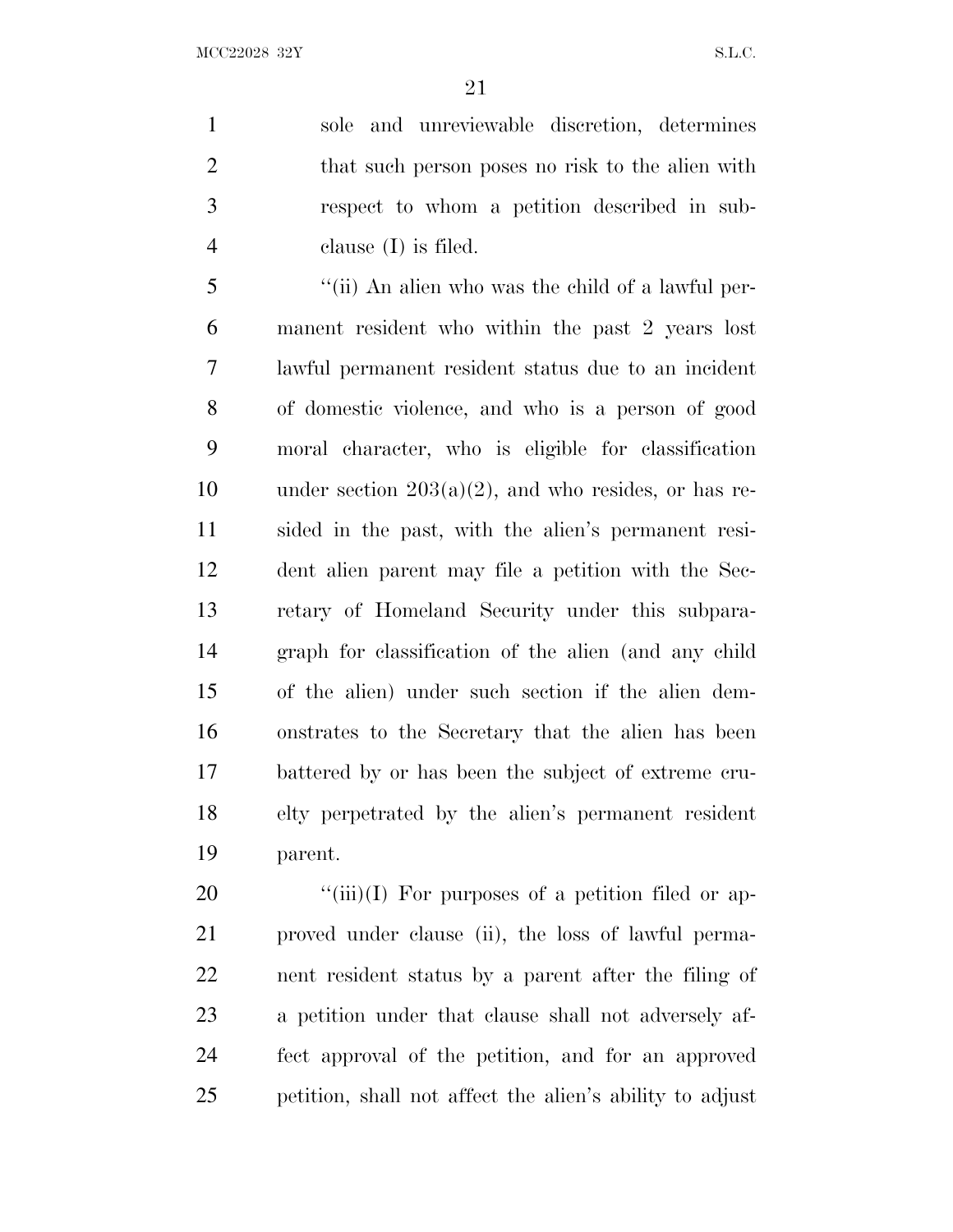| $\mathbf{1}$   | status under subsections (a) and (c) of section $245$   |
|----------------|---------------------------------------------------------|
| $\overline{2}$ | or obtain status as a lawful permanent resident         |
| 3              | based on an approved self-petition under clause (ii).   |
| $\overline{4}$ | "(II) Upon the lawful permanent resident par-           |
| 5              | ent becoming or establishing the existence of United    |
| 6              | States citizenship through naturalization, acquisition  |
| 7              | of citizenship, or other means, any petition filed with |
| 8              | the Secretary of Homeland Security and pending or       |
| 9              | approved under clause (ii) on behalf of an alien who    |
| 10             | has been battered or subjected to extreme cruelty       |
| 11             | shall be deemed reclassified as a petition filed under  |
| 12             | subparagraph (A) even if the acquisition of citizen-    |
| 13             | occurs after the termination of parental<br>ship        |
| 14             | rights."; and                                           |
| 15             | (III) in subparagraph $(D)(i)(I)$ ,                     |
| 16             | by striking "paragraph $(1)$ , $(2)$ , or               |
| 17             | $(3)$ " and inserting "paragraph $(1)$ or               |
| 18             | $(3)$ "; and                                            |
| 19             | (ii) in paragraph $(2)$ —                               |
| 20             | (I) by striking "spousal second                         |
| 21             | preference petition" each place it ap-                  |
| 22             | pears and inserting "petition for the                   |
| 23             | spouse of an alien lawfully admitted                    |
| 24             | for permanent residence"; and                           |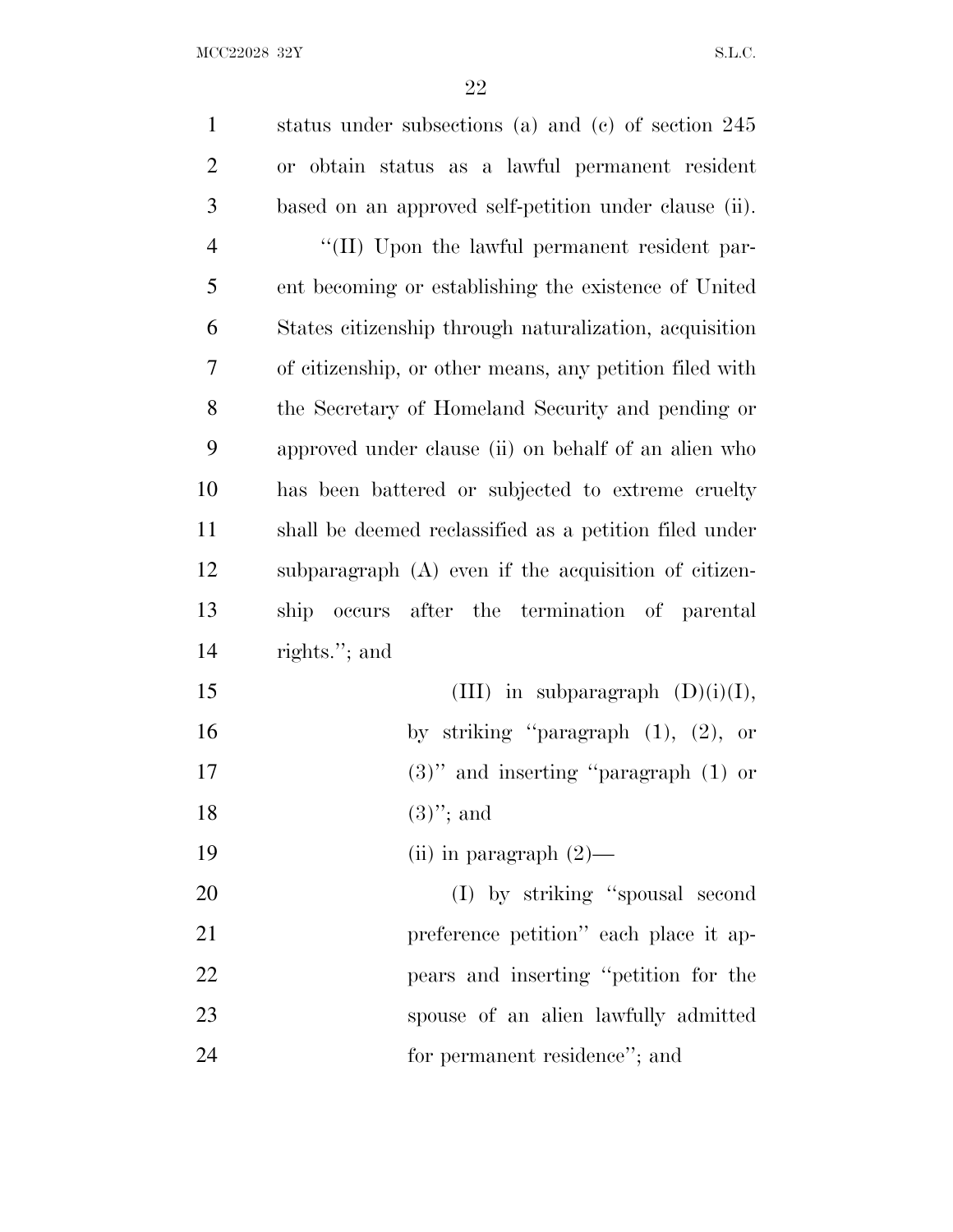| $\mathbf{1}$   | (II) in the undesignated matter                                          |
|----------------|--------------------------------------------------------------------------|
| $\overline{2}$ | following subparagraph $(A)(ii)$ , by                                    |
| 3              | striking "preference status under sec-                                   |
| $\overline{4}$ | tion $203(a)(2)$ " and inserting "classi-                                |
| 5              | fication as<br>an immediate relative                                     |
| 6              | under section $201(b)(2)(B)(ii)$ ";                                      |
| 7              | (B) in subsection (c)(1), by striking "or                                |
| 8              | preference status"; and                                                  |
| 9              | $(C)$ in subsection $(k)(1)$ , by striking                               |
| 10             | " $203(a)(2)(B)$ " and inserting " $203(a)(2)$ ".                        |
| 11             | EXCLUDABLE ALIENS.—Section<br>(6)                                        |
| 12             | $212(d)(12)(B)$ of the Immigration and Nationality                       |
| 13             | Act $(8 \text{ U.S.C. } 1182(d)(12)(B))$ is amended by strik-            |
| 14             | ing "section $201(b)(2)(A)$ " and inserting "section                     |
| 15             | $201(b)(2)$ (other than subparagraph $(B)(vi)$ )".                       |
| 16             | (7) ADMISSION OF NONIMMIGRANTS.-Section                                  |
| 17             | $214(r)(3)(A)$ of the Immigration and Nationality Act                    |
| 18             | $(8 \text{ U.S.C. } 1184(\text{r})(3)(\text{A}))$ is amended by striking |
| 19             | "section $201(b)(2)(A)(i)$ " and inserting "section"                     |
| 20             | $201(b)(2)$ (other than clause (v) or (vi) of subpara-                   |
| 21             | $graph(B)$ ."                                                            |
| 22             | DEFINITION OF ALIEN SPOUSE.-Section<br>(8)                               |
| 23             | $216(h)(1)(A)$ of the Immigration and Nationality                        |
| 24             | Act (8 U.S.C. $1186a(h)(1)(A)$ ) is amended by insert-                   |